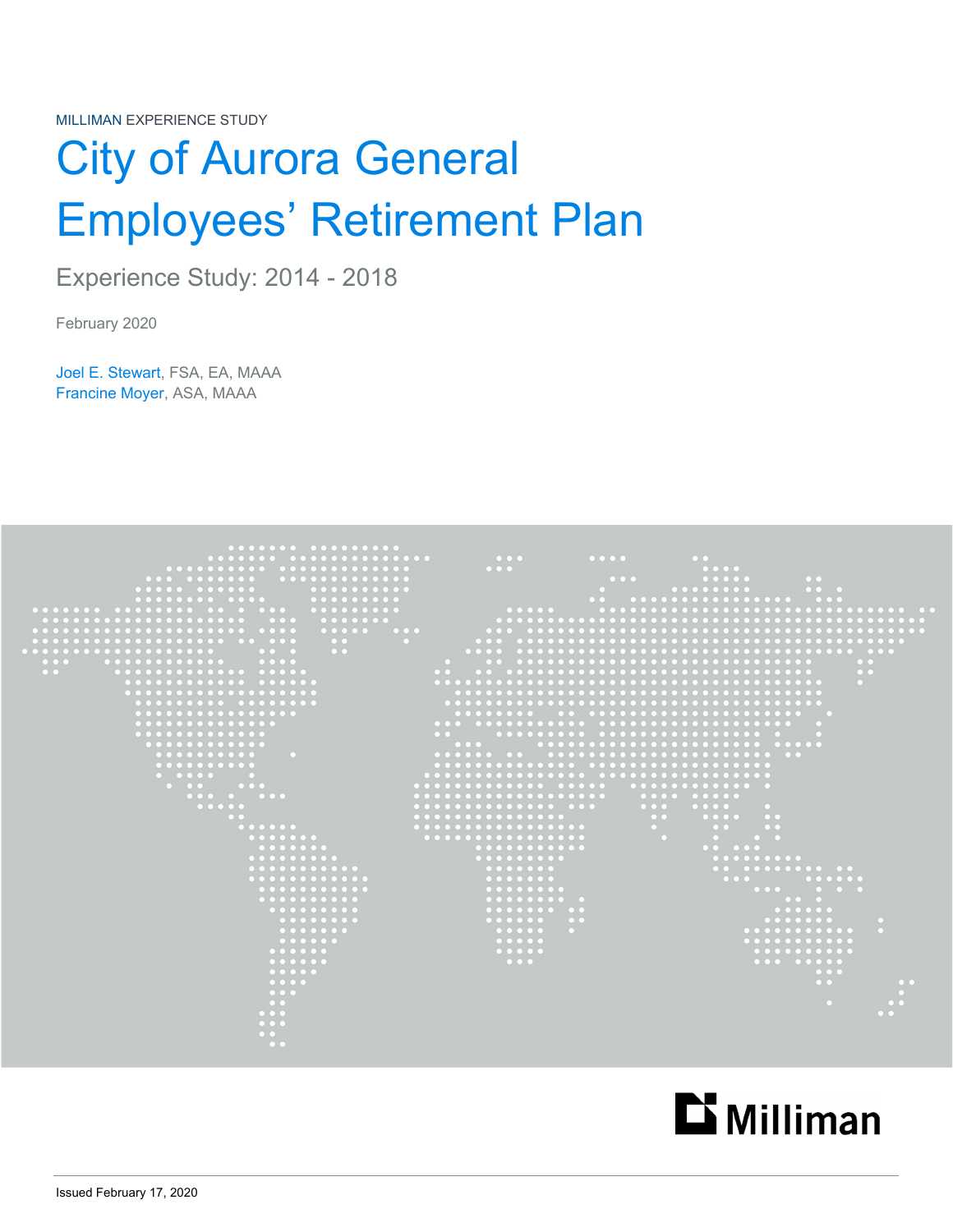

1400 Wewatta Street Suite 900 Denver, CO 80202-5549 USA

Tel +1 303 299 9400 Fax +1 303 299 9018

milliman.com

February 17, 2020

Board of Trustees City of Aurora General Employees' Retirement Plan 12100 E. Iliff Avenue, Suite 108 Aurora, Colorado 80014

Dear Members of the Board:

As requested, we have performed an experience study of the City of Aurora General Employees' Retirement Plan ("Plan") for the period January 1, 2014 through December 31, 2018. Our findings are set forth in this report.

In preparing this report, we relied, without audit, on information (some oral and some in writing) supplied by Plan staff. This information includes, but is not limited to, plan provisions, member census data, and financial information. We found this information to be reasonably consistent and comparable with information used for other purposes. The results depend on the integrity of this information. If any of this information is inaccurate or incomplete our results may be different and our calculations may need to be revised.

The purpose of this report is to communicate the results of our review of the economic and demographic assumptions to be used in the completion of the upcoming actuarial valuation. Several of our recommendations represent changes from the prior valuation assumptions and are designed to better anticipate the emerging experience of the Plan, in our professional opinion.

We have provided financial information showing the estimated impact of the recommended assumptions, if they had been reflected in the January 1, 2019 actuarial valuation. We believe the recommended assumptions provide a reasonable estimate of anticipated future experience affecting the Plan. Nevertheless, the emerging costs will vary from those presented in this report to the extent that actual experience differs from that projected by the actuarial assumptions.

Future actuarial measurements may differ significantly from the current measurements presented in this report due to such factors as the following: plan experience differing from that anticipated by the economic or demographic assumptions; changes in economic or demographic assumptions; increases or decreases expected as part of the natural operation of the methodology used for these measurements (such as the end of an amortization period or additional cost or contribution requirements based on the Plan's funded status); and changes in plan provisions or applicable law. Due to the limited scope of our assignment, we did not perform an analysis of the potential range of future measurements. The Board has the final decision regarding the appropriateness of the assumptions and actuarial cost methods.

This experience study report recommends assumptions to be used in the valuation to provide an estimate of the Plan's financial condition as of a single date. The valuation can neither predict the Plan's future condition nor guarantee future financial soundness. Actuarial valuations do not affect the ultimate cost of Plan benefits, only the timing of Plan contributions. While the valuation is based on an array of individually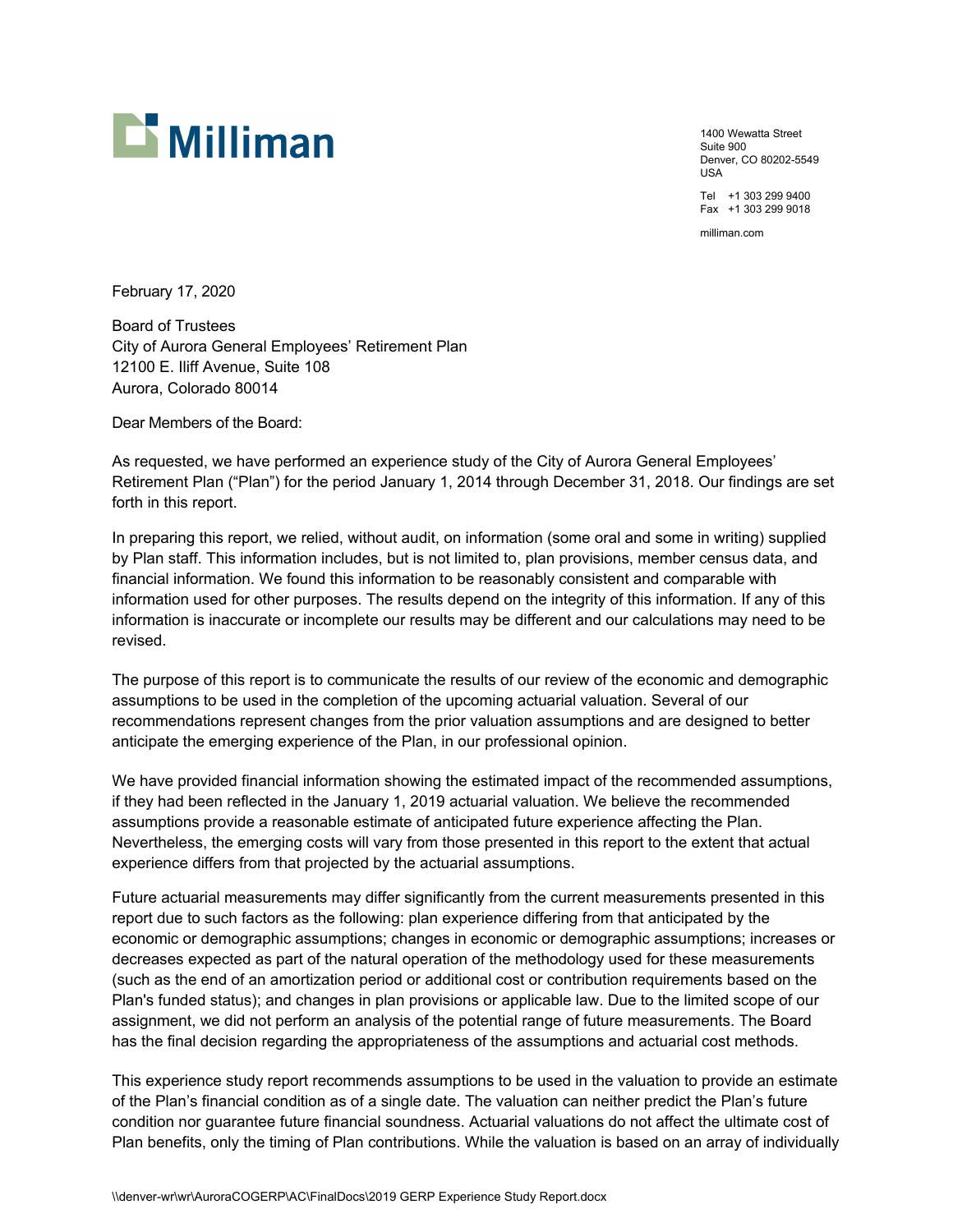Board of Trustees, City of Aurora General Employees' Retirement Plan February 17, 2020 Page 2

reasonable assumptions, other assumption sets may also be reasonable and valuation results based on those assumptions would be different. No one set of assumptions is uniquely correct. Determining results using alternative assumptions is outside the scope of our engagement.

Milliman's work is prepared solely for the use and benefit of the City of Aurora General Employees' Retirement Plan ("Plan"). To the extent that Milliman's work is not subject to disclosure under applicable public records laws, Milliman's work may not be provided to third parties without Milliman's prior written consent. Milliman does not intend to benefit or create a legal duty to any third party recipient of its work product. Milliman's consent to release its work product to any third party may be conditioned on the third party signing a Release, subject to the following exception(s):

- (a) The Plan may provide a copy of Milliman's work, in its entirety, to the Plan's professional service advisors who are subject to a duty of confidentiality and who agree to not use Milliman's work for any purpose other than to benefit the System.
- (b) The Plan may provide a copy of Milliman's work, in its entirety, to other governmental entities, as required by law.

No third party recipient of Milliman's work product should rely upon Milliman's work product. Such recipients should engage qualified professionals for advice appropriate to their own specific needs.

The consultants who worked on this assignment are pension actuaries. Milliman's advice is not intended to be a substitute for qualified legal or accounting counsel.

The signing actuary is independent of the plan sponsor. I am not aware of any relationship that would impair the objectivity of Milliman's work.

On the basis of the foregoing, I hereby certify that, to the best of my knowledge and belief, this report is complete and accurate and has been prepared in accordance with generally recognized and accepted actuarial principles and practices. I am a member of the American Academy of Actuaries and meet the Qualification Standards to render the actuarial opinion contained herein.

We respectfully submit the following report, and we look forward to discussing it with you.

wl S Stewan

Joel E. Stewart, FSA, EA, MAAA Principal and Consulting Actuary JES:wp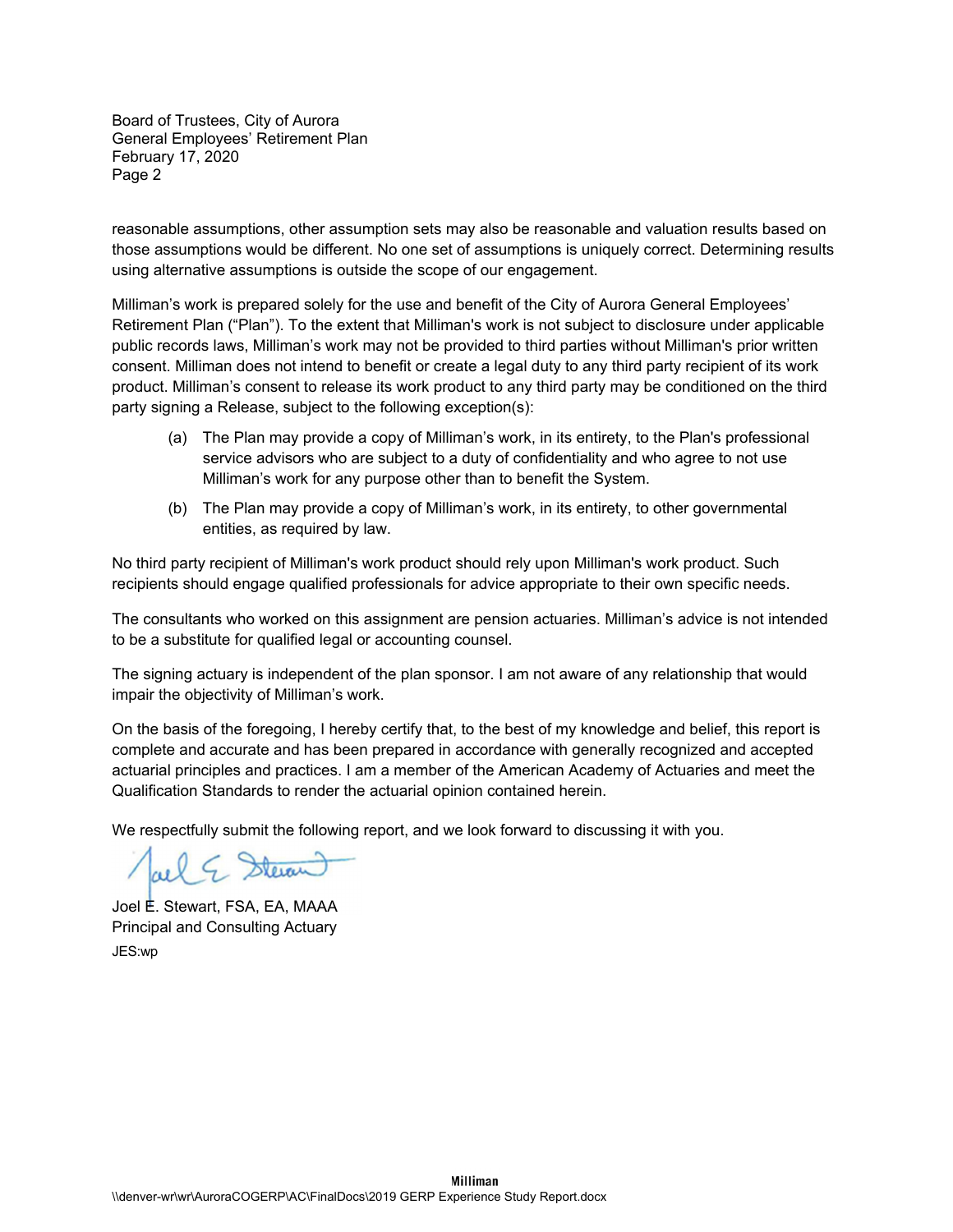## Table of Contents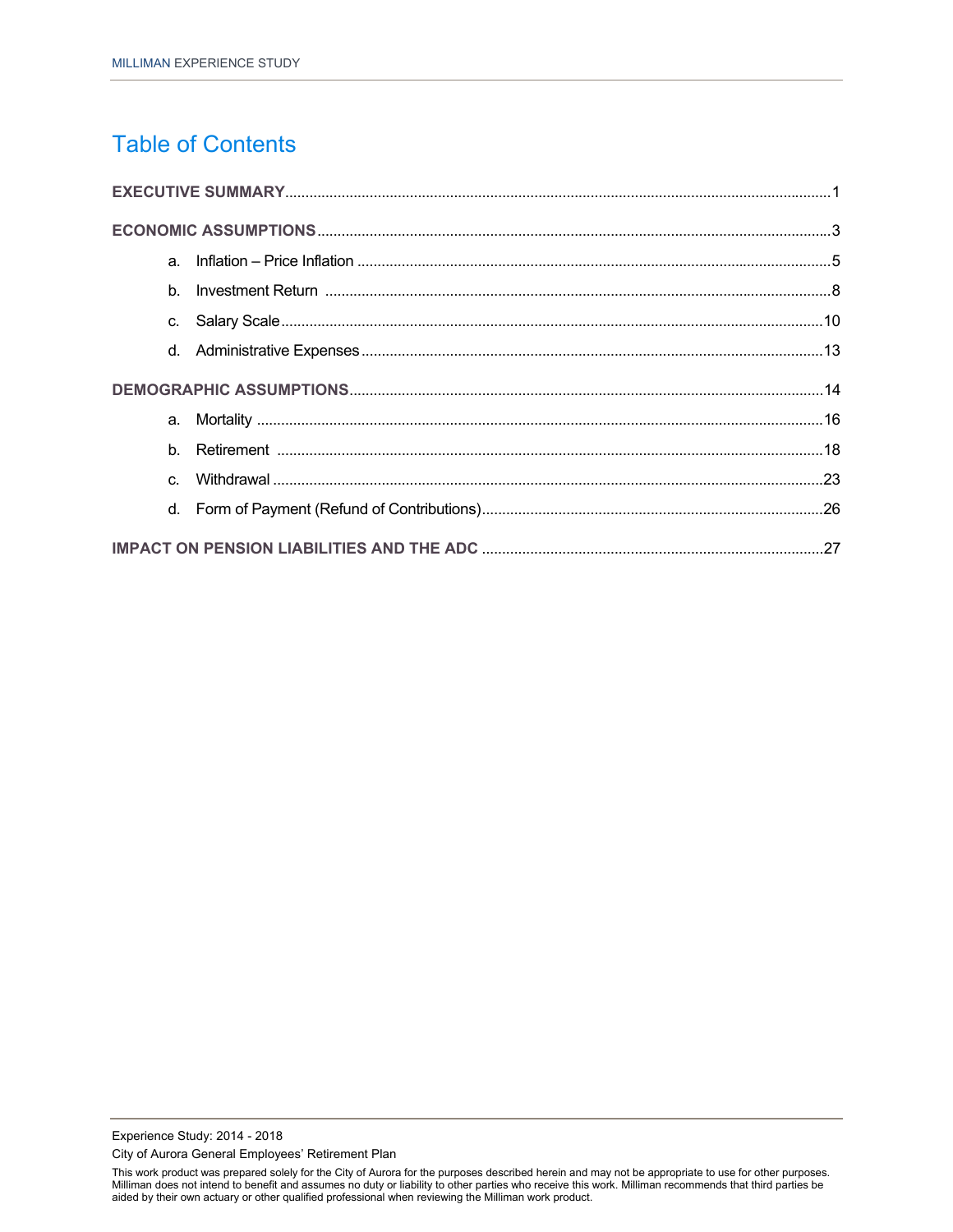## Executive Summary

Experience Study: 2014 - 2018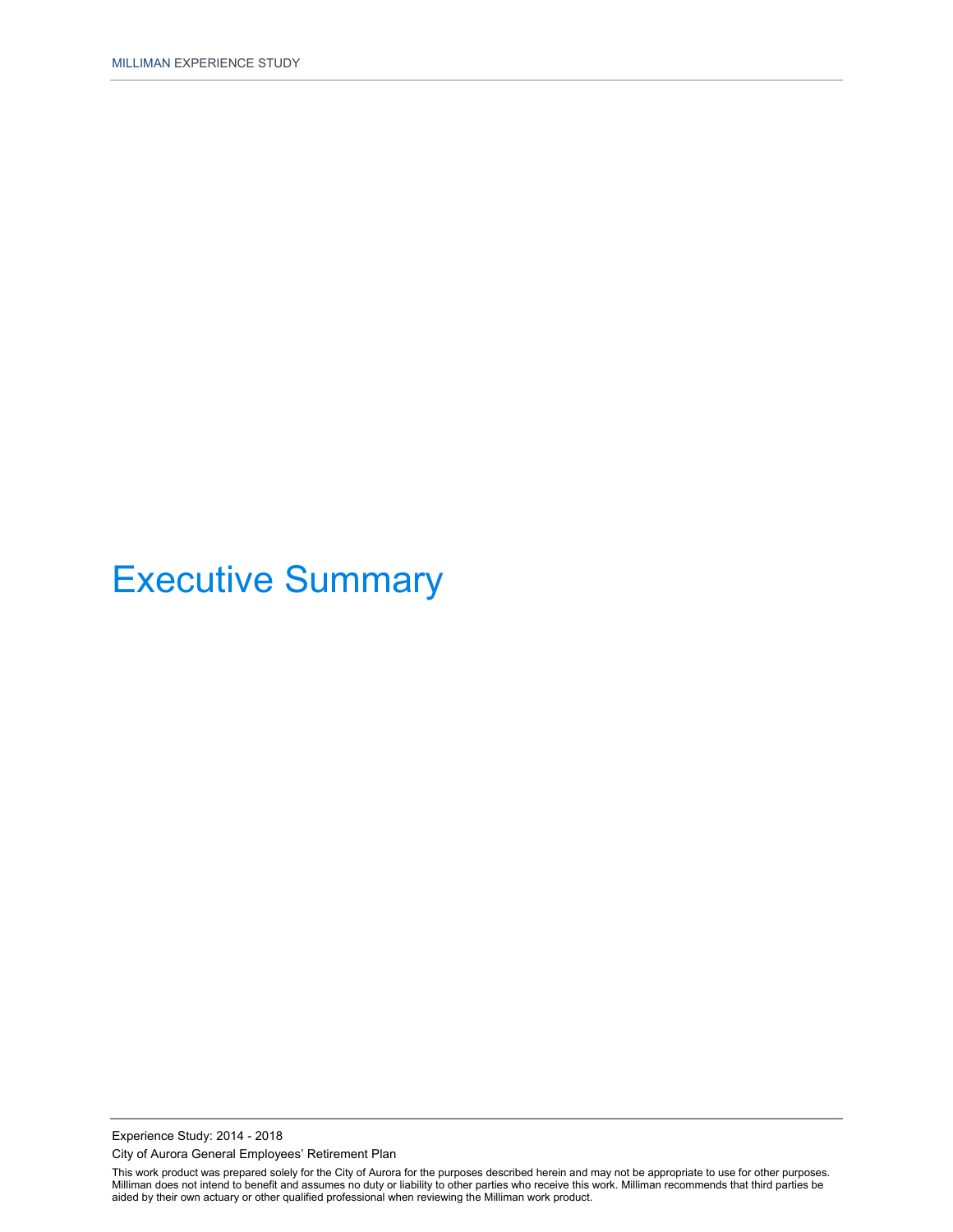In order to complete an actuarial valuation, a number of economic and demographic assumptions concerning future events must be made. Economic assumptions include items such as inflation, investment return, salary scale, etc. Economic assumptions are related to the overall economy. Demographic assumptions estimate the future behavior of the City of Aurora General Employees' Retirement Plan (GERP) employee group. Demographic assumptions include mortality, retirement rates, withdrawal (termination) rates, and form of payment (e.g., contribution refund election). Each assumption should be individually reasonable, and also consistent with other assumptions (example – the inflation assumption is an underlying building block for the investment return and salary scale assumptions).

The level of the Actuarially Determined Contribution (ADC) is highly dependent on the assumptions that the actuary uses to project the future benefit payments and then to discount the value of future benefits to determine the actuarial present value of those payments. Thus, the use of reasonable assumptions is critical in assisting the Plan in adequately pre-funding for the benefits prior to retirement. The ultimate cost of the Plan will be the actual dollars paid out to the members in the form of retirement benefits, plus any administrative expenses paid out of the Plan's assets, less actual investment returns garnered on Plan contributions. The purpose of an actuarial valuation is to make a prudent estimate at future Plan experience so those benefits can be funded while members are working and accruing benefits.

We have a number of assumption change recommendations for the January 1, 2020 actuarial valuation. After we discuss the reasons for the changes, we will show the impact on the Plan's ADC and Net Pension Liability (NPL) if the recommended assumptions had been used in the January 1, 2019 actuarial valuation. We would anticipate the relationship between the results to be similar for future effective dates.

| <b>Assumption</b>              | <b>Current</b>                                     | <b>Recommended</b>                                 |
|--------------------------------|----------------------------------------------------|----------------------------------------------------|
| Price Inflation                | 2.75%                                              | 2.50%                                              |
| <b>Investment Return</b>       | 7.25%                                              | 7.00%                                              |
| <b>Salary Scale</b>            |                                                    |                                                    |
| Price Inflation                | 2.75%                                              | $2.50\%$                                           |
| Productivity                   | 0.50%                                              | 0.75%                                              |
| Merit                          | Service Based                                      | Service Based                                      |
| <b>Administrative Expenses</b> | \$585,000 per year, added to<br><b>Normal Cost</b> | \$585,000 per year, added to<br><b>Normal Cost</b> |

This report will explore economic and demographic assumptions. The following recommendations will be made for the current economic assumptions, as discussed in Section 2:

Experience Study: 2014 - 2018 1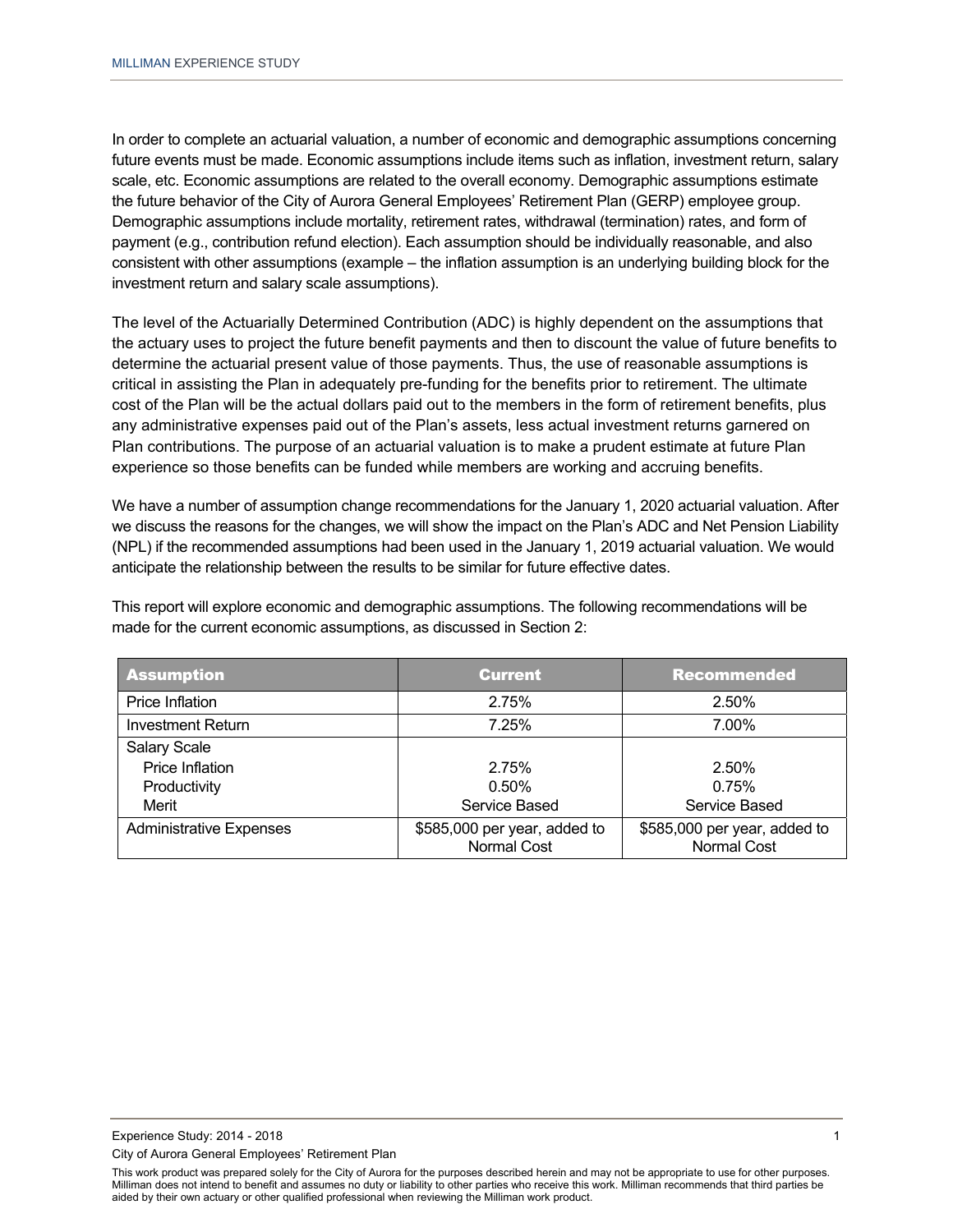The following adopted changed will be made for the current demographic assumptions, as discussed in Section 3:

| <b>Assumption</b>                    | Current                                                                                             | <b>Recommended</b>                                                                                                      |
|--------------------------------------|-----------------------------------------------------------------------------------------------------|-------------------------------------------------------------------------------------------------------------------------|
| Mortality                            | RP2000 projected to 2020<br>(BB); 1-year set-forward for<br>males and 85% adjustment<br>for females | Pub-2010 (amount-weighted)<br>General Employee and<br>Retiree tables, projected<br>generationally using Scale<br>MP2018 |
| Retirement:                          |                                                                                                     |                                                                                                                         |
| Reduced                              | Age and Tier based                                                                                  | Age based (updated)                                                                                                     |
| Unreduced/Normal Retirement          | Age and Tier based                                                                                  | Age based                                                                                                               |
| Vested Inactive                      | Earliest age eligible                                                                               | Later of 55/10 or Normal<br>Retirement (Tier 1); Normal<br><b>Retirement for Tier 2</b>                                 |
| Withdrawal (Termination)             | Age and service based                                                                               | Age and service based<br>(updated)                                                                                      |
| Form of Payment (Lump Sum Election): |                                                                                                     |                                                                                                                         |
| Termination                          | 50%                                                                                                 | 30%                                                                                                                     |
| <b>Retirement from Active</b>        | 12%                                                                                                 | $0\%$                                                                                                                   |

### **Results**

The impact on the ADC and NPL calculated as of January 1, 2019 is reported in Section 4 of this report. Using the 2019 valuation's assumptions, the ADC is 13.53% of pay and the NPL is \$34.6 million. When reflecting all of the recommended assumption changes the ADC would have been 16.22% of pay and the NPL would have been \$69.2 million. The increase in the NPL represents an increase of approximately 6.8% of the actuarial liability, primarily due to the change in the mortality assumption.

The Pub-2010 table recommended for adoption was published in 2019 by the Society of Actuaries. It was the outcome of a large-scale national study of the life expectancy of public sector employees and retirees, which differs at a statistically significant level from that of employees and retirees in the private sector. The Pub-2010 study created separate mortality tables for teachers, public safety officers, and general service employees and retirees. The ADC and NPL values will obviously vary based upon implementation with the January 1, 2020 actuarial valuation, based on the results at that date, including reflecting the December 31, 2019 value of assets.

Please see Appendix D of the January 1, 2019 actuarial valuation for a risk assessment and disclosure and key plan maturity metrics applicable to these calculations.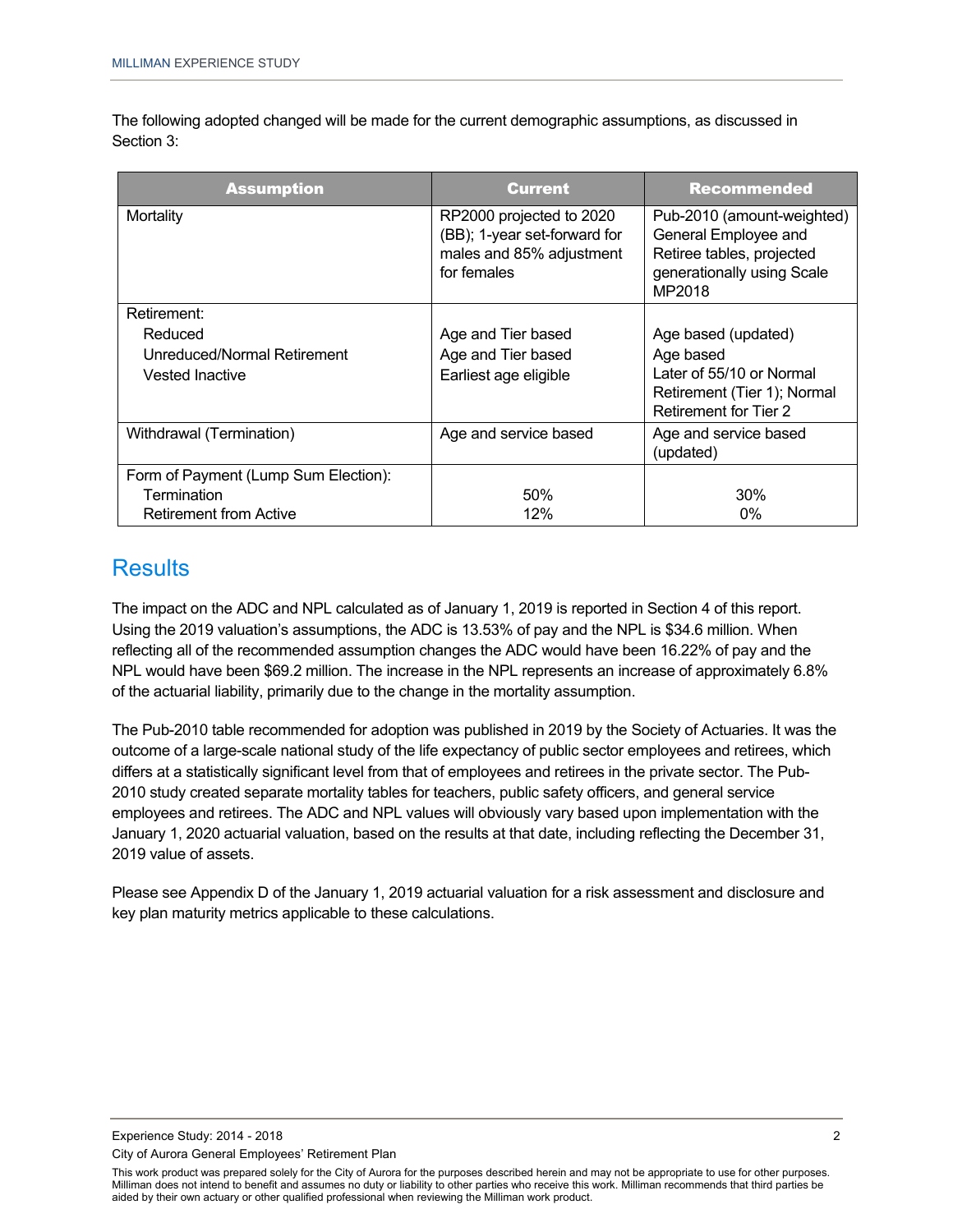## Economic Assumptions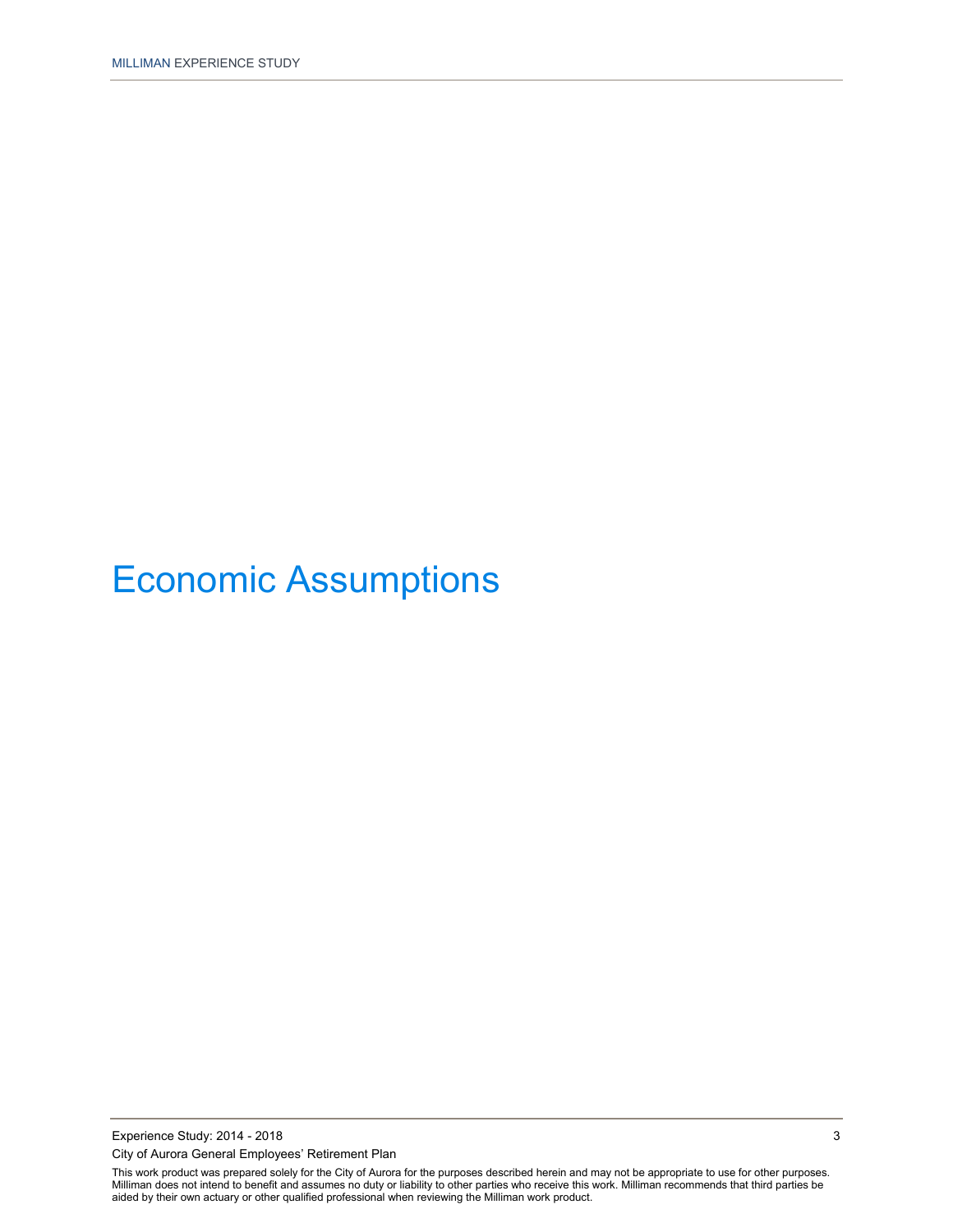Economic assumptions used to measure the pension obligations for the Retirement Plan include:

- a. Price Inflation
- b. Investment Return
- c. Salary Scale
- d. Administrative Expenses

Actuarial Standard of Practice (ASOP) No. 27, Selection of Economic Assumptions for Measuring Pension Obligations, provides guidance to actuaries giving advice on selecting economic assumptions for measuring obligations under defined benefit plans. Because no one knows with precision what the future holds, the best an actuary can do is to use professional judgment to estimate possible future economic outcomes. These estimates are based on a mixture of past experience, future expectations, and professional judgment. The actuary should consider a number of factors, including the purpose and nature of the measurement, and appropriate recent and long-term historical economic data. However, the standard explicitly advises the actuary not to give undue weight to recent experience.

Recognizing that there is not one unique right answer, the standard lays out a general selection process, and then calls for the actuary to select a reasonable assumption. Each economic assumption should individually satisfy this standard. Furthermore, with respect to any particular valuation, each economic assumption should be consistent with every other economic assumption over the measurement period.

After completing the selection process, the actuary should review the set of economic assumptions for consistency. Generally this will require the actuary to use the same inflation component in each of the economic assumptions selected. If a change occurs in one assumption, the actuary needs to consider if the change would modify other economic assumptions as well.

| <b>Assumption</b>                                              | Current                                     | <b>Recommended</b>                          |
|----------------------------------------------------------------|---------------------------------------------|---------------------------------------------|
| Price Inflation                                                | 2.75%                                       | 2.50%                                       |
| Investment Return                                              | 7.25%                                       | 7.00%                                       |
| <b>Salary Scale</b><br>Price Inflation + Productivity<br>Merit | 3.25%<br>Service Based                      | 3.25%<br>Service Based                      |
| <b>Administrative Expenses</b>                                 | \$585,000 per year, added to<br>Normal Cost | \$585,000 per year, added to<br>Normal Cost |

The current and recommended economic assumptions are summarized below:

A discussion of the assumptions follows.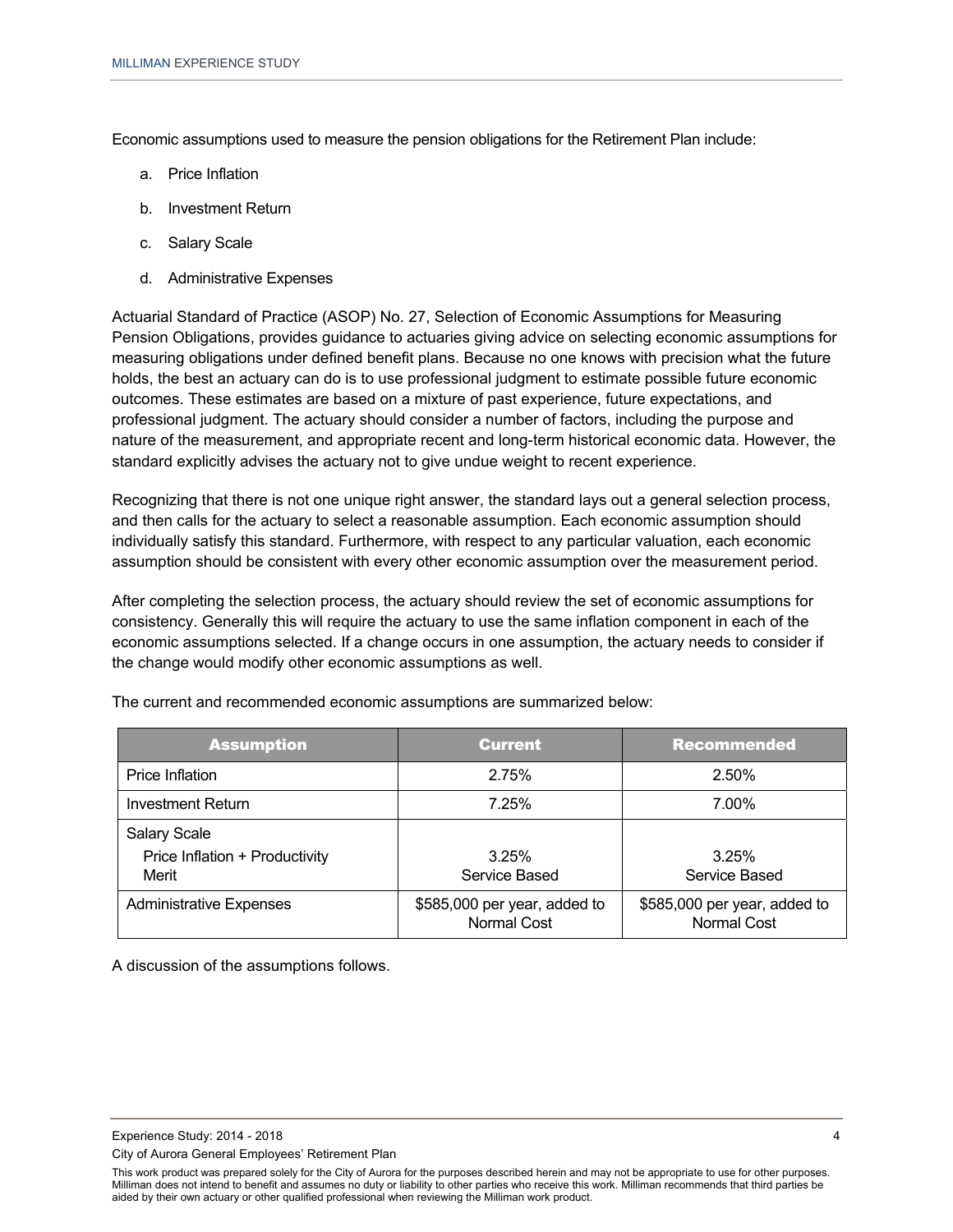#### a. Price Inflation

When we refer to inflation in this report, we are generally referring to price inflation. The inflation assumption has an indirect impact on the results of the actuarial valuation through the development of the assumptions for investment return, general wage increase, salary scale, and the post-retirement cost of living adjustment.

The long-term relationship between inflation and nominal investment return has long been recognized by economists. The basic principle is that the investors in risk-bearing, return-seeking assets expect a "real return" – the excess of nominal investment return over inflation. If inflation rates are expected to be high, investors will expect higher nominal investment returns that will exceed inflation, while lower inflation rates will result in lower expected nominal investment returns.

Inflation is also a building block of the salary scale assumption. The underlying economic theory is that the City must compensate employees in a manner that reflects inflation as well as productivity and merit.

#### **Current Assumption: 2.75%**

#### **Discussion:**

**CPI:** The data for inflation shown below is based on the national Consumer Price Index, Urban Wage Earners and Clerical Workers (CPI-W) as published by the Bureau of Labor Statistics. CPI-W is the metric used by the Plan to determine the annual cost of living adjustment for Tier 1 members. The data for periods ending in December of each year is documented in Exhibit 1 at the end of this section.

There are numerous ways to review historical data, with significantly differing results. The table below shows the compound average annualized inflation rate for various trailing 10-year periods, and for longer trailing periods of 20 and 30 years that ended in December 2018.

| <b>Decade</b>         | <b>CPI-W</b><br><b>Increase</b> |
|-----------------------|---------------------------------|
| 2009-2018             | 1.4%                            |
| 1999-2008             | $3.0\%$                         |
| 1989-1998             | 3.1%                            |
| 1979-1988             | 5.9%                            |
| <b>Prior 30 Years</b> |                                 |
| 1989-2018             | 2.5%                            |
| <b>Prior 20 Years</b> |                                 |
| 1999-2018             | 22%                             |

Experience Study: 2014 - 2018 **5** 

City of Aurora General Employees' Retirement Plan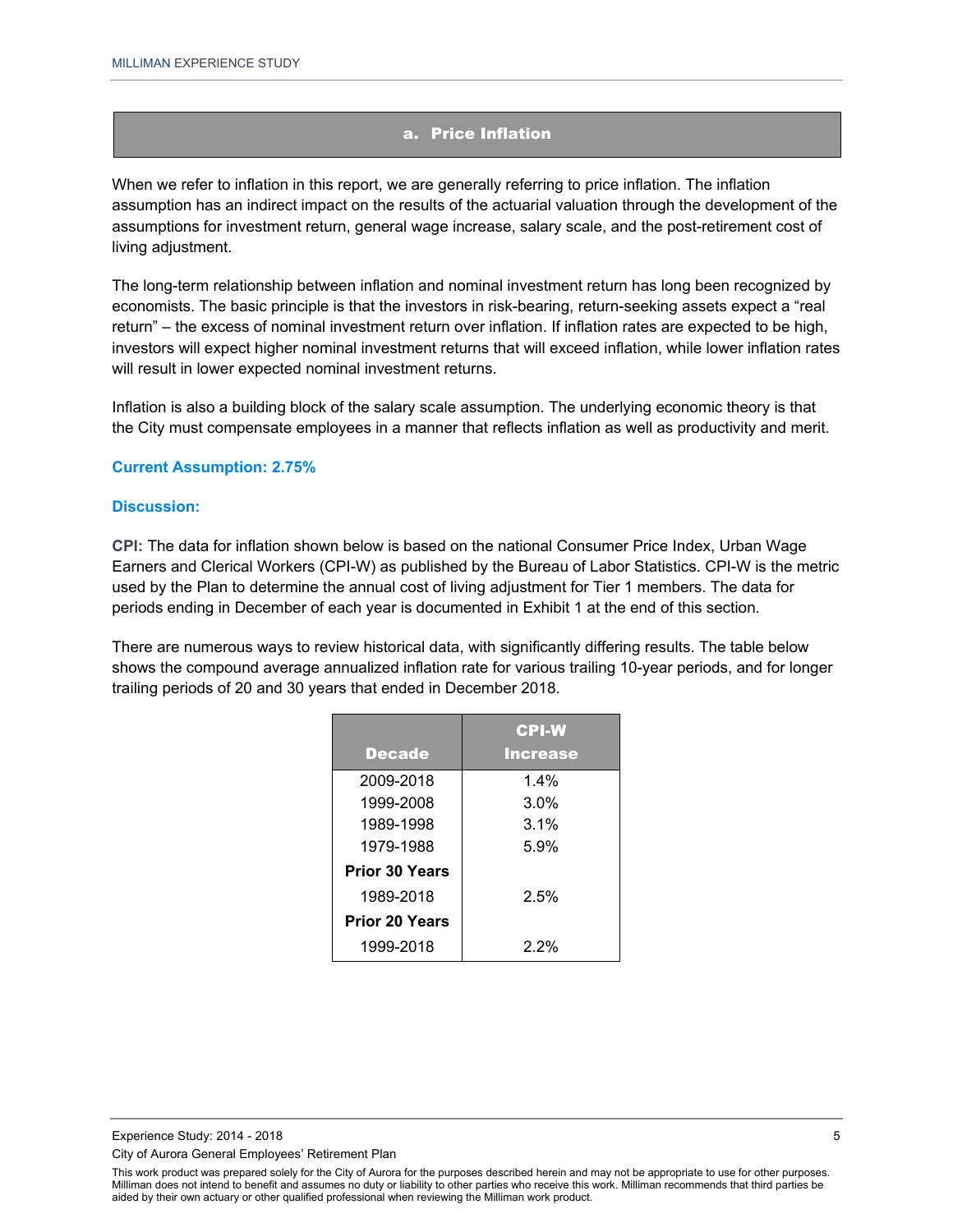

The following graph shows historical national CPI increases.

Although economic activities in general, and inflation in particular, do not lend themselves to prediction on the basis of historical analysis, historical patterns and long term trends are a factor to be considered in developing the inflation assumption.

**Markets and Forecasts:** Since the U.S. Treasury started issuing inflation indexed bonds, it is possible to determine the approximate rate of inflation anticipated by the financial markets by comparing the yields on inflation indexed bonds with traditional fixed government bonds. June 2019 market prices suggest investors expect inflation to be about 1.7% over the next 30 years.

The June 2019 *Blue Chip Financial Forecasts* project 1.95% for 2019, 2.05% for 2020, and then average annual inflation of 2.1% for 2021-2030. In addition, the Congressional Budget Office's June 2019 report *The Long-Term Budget Outlook* uses an annualized expected CPI from 2019-2049 of 2.4%.

Many economists have been forecasting lower inflation for a number of years. Some of them may be considering shorter time periods than appropriate for a pension valuation. To find an economic forecast with a time frame long enough to suit our purposes, we look to several sources for guidance. In its 2018 Trustees Report, the expected increase in the CPI used by the Social Security Administration (SSA) under its intermediate cost assumptions was 2.6%. Semi-annually, Milliman publishes a set of capital market outlook (CMO) assumptions developed by Milliman's credentialed investment professionals. The most recent Milliman CMO has a long-term inflation assumption of 2.2%.

#### **Recommendation: 2.5%**

Experience Study: 2014 - 2018 6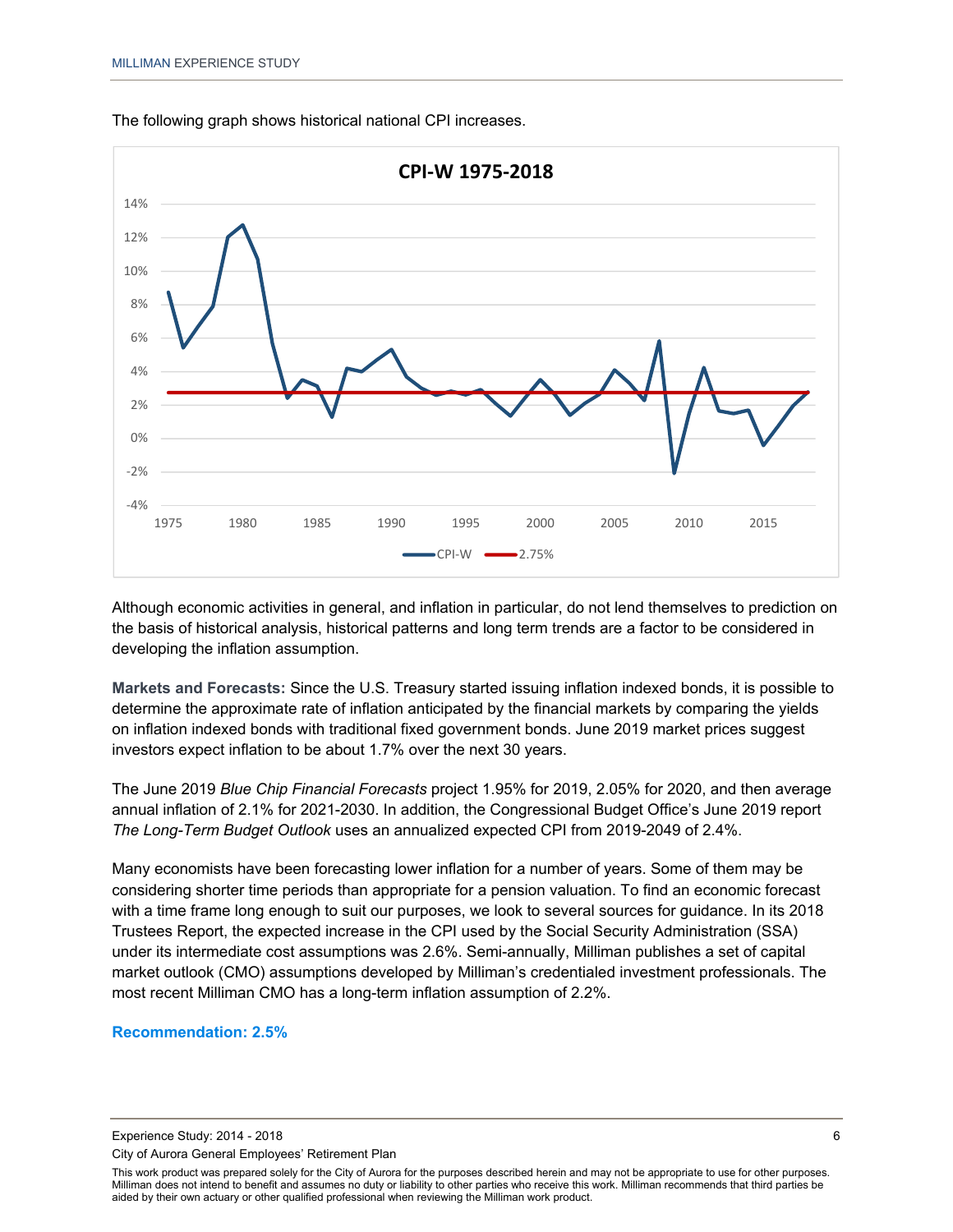### Exhibit 1

URBAN WAGE EARNERS AND CLERICAL WORKERS (CPI-W) - 3<sup>RD</sup> QUARTER

| 3 <sup>rd</sup><br><b>Quarter:</b> | <b>Average</b> | <b>Increase</b> | 3 <sup>rd</sup> Quarter: | <b>Average</b> | <b>Increase</b> |
|------------------------------------|----------------|-----------------|--------------------------|----------------|-----------------|
| 1974                               | 50.300         |                 | 1997                     | 157.867        | 2.09%           |
| 1975                               | 54.700         | 8.75%           | 1998                     | 160.000        | 1.35%           |
| 1976                               | 57.667         | 5.42%           | 1999                     | 163.933        | 2.46%           |
| 1977                               | 61.533         | 6.71%           | 2000                     | 169.700        | 3.52%           |
| 1978                               | 66.400         | 7.91%           | 2001                     | 174.133        | 2.61%           |
| 1979                               | 74.400         | 12.05%          | 2002                     | 176.567        | 1.40%           |
| 1980                               | 83.900         | 12.77%          | 2003                     | 180.300        | 2.11%           |
| 1981                               | 92.900         | 10.73%          | 2004                     | 185.100        | 2.66%           |
| 1982                               | 98.167         | 5.67%           | 2005                     | 192.700        | 4.11%           |
| 1983                               | 100.533        | 2.41%           | 2006                     | 199.067        | 3.30%           |
| 1984                               | 104.067        | 3.51%           | 2007                     | 203.596        | 2.28%           |
| 1985                               | 107.333        | 3.14%           | 2008                     | 215.495        | 5.84%           |
| 1986                               | 108.700        | 1.27%           | 2009                     | 211.001        | $-2.09%$        |
| 1987                               | 113.267        | 4.20%           | 2010                     | 214.136        | 1.49%           |
| 1988                               | 117.800        | 4.00%           | 2011                     | 223.233        | 4.25%           |
| 1989                               | 123.333        | 4.70%           | 2012                     | 226.936        | 1.66%           |
| 1990                               | 129.900        | 5.32%           | 2013                     | 230.327        | 1.49%           |
| 1991                               | 134.700        | 3.70%           | 2014                     | 234.242        | 1.70%           |
| 1992                               | 138.767        | 3.02%           | 2015                     | 233.278        | $-0.41%$        |
| 1993                               | 142.367        | 2.59%           | 2016                     | 235.057        | 0.76%           |
| 1994                               | 146.400        | 2.83%           | 2017                     | 239.668        | 1.96%           |
| 1995                               | 150.233        | 2.62%           | 2018                     | 246.352        | 2.79%           |
| 1996                               | 154.633        | 2.93%           |                          |                |                 |

City of Aurora General Employees' Retirement Plan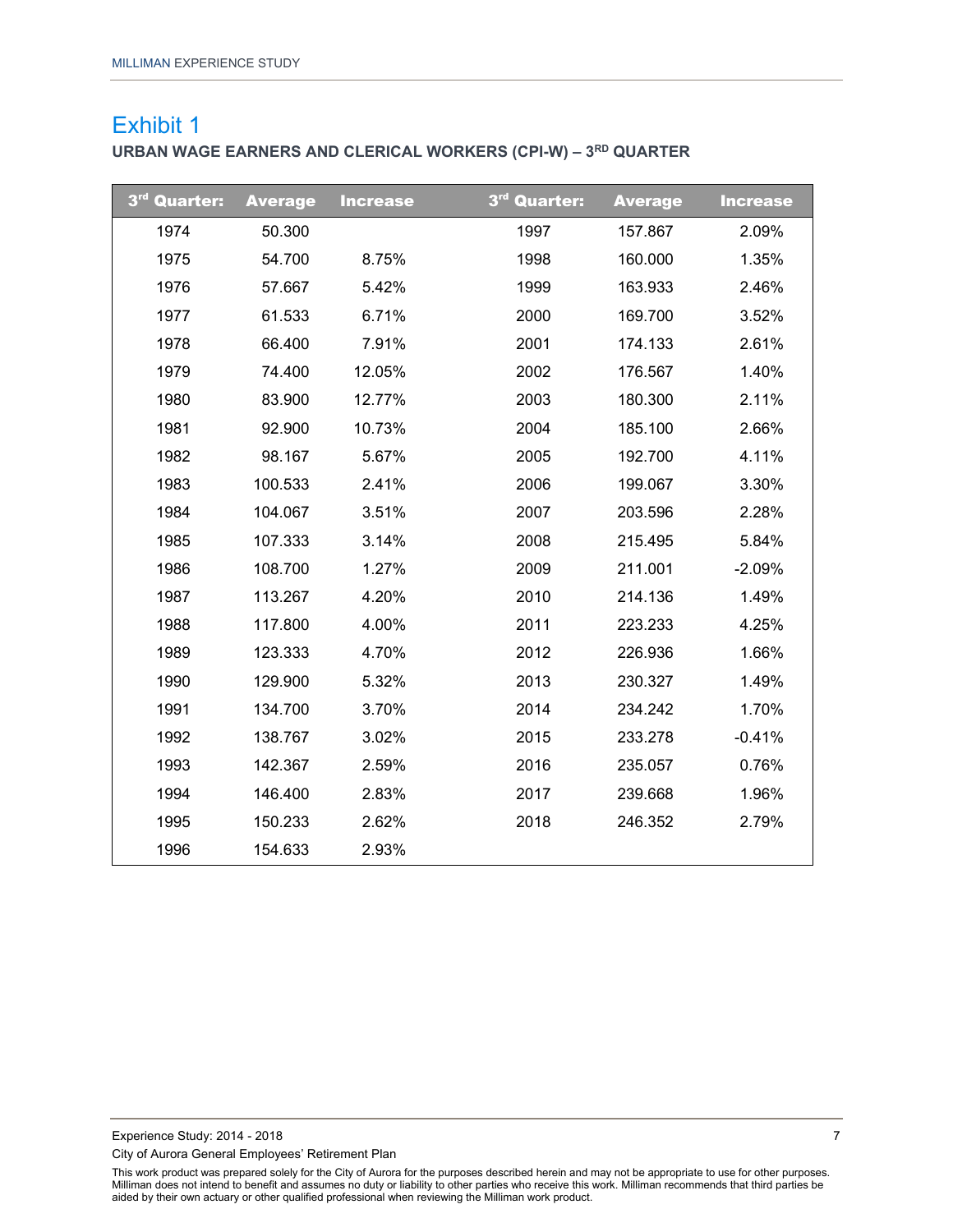#### b. Investment Return

The investment return assumption is one of the primary determinants in the calculation of the expected cost of the Plan's benefits, providing a discounted actuarial present value of the future benefit payments that reflects the anticipated time value of money. This assumption has a direct impact on the calculation of liabilities, normal costs, and actuarially determined contribution rates.

#### **Current Assumption: 7.25% net of investment-related expenses (4.50% real return; 2.75% inflation)**

#### **Discussion:**

One of the most important assumptions in an actuarial valuation is the investment return assumption, which represents the expected long-term rate of nominal return on plan assets. Actuarial Standard of Practice (ASOP) No. 27, *Selection of Economic Assumptions for Measuring Pension Obligations*, provides guidance to actuaries giving advice on selecting economic assumptions for measuring obligations under defined benefit plans. Because no one knows with precision what the future holds, the best an actuary can do is to use professional judgment to estimate possible future economic outcomes. These estimates are based on a mixture of past experience, future expectations, and professional judgment. The actuary should consider a number of factors, including the purpose and nature of the measurement, and appropriate recent and long-term historical economic data. However, the standard explicitly advises the actuary not to give undue weight to recent experience.

Recognizing that there is not one unique right answer, the standard lays out a general selection process, and then calls for the actuary to select a reasonable assumption. Each economic assumption should individually satisfy this standard. Furthermore, with respect to any particular valuation, each economic assumption should be consistent with every other economic assumption over the measurement period.

**Historical Perspective:** One of the inherent problems with analyzing historical data is that the results can look significantly different depending on the time frame used if the year-to-year results tend to vary widely. Even though history provides a valuable perspective for setting this assumption, the economy of the past is not today's economy.

**Projection Model using Capital Market Assumptions:** In our opinion, a better approach builds upon the latest forward-looking capital market models from credentialed investment professionals. We compared the results of models using inputs produced by three sources: Callan (the Plan's outside investment consultant), Milliman's investment consultants, and an annual survey of investment professionals produced by Horizon Actuarial Services.

Callan provided assumptions reflecting a 10 year time horizon. Horizon surveyed 34 investment consultants, publishing the range of assumptions for each asset class surveyed over the same time frame. The Milliman assumptions range from five to 75 years. For consistency, we focused on the average expectations for each asset class in the 10 year time horizon. In addition we include the Plan's resulting Milliman 30-year return expectation to show the anticipated impact of using a longer time horizon typically associated with pension plan valuations.

A formula-based model was used to calculate average annualized future returns based on these capital market assumptions, the asset allocation policy, and assumed annual rebalancing. The asset allocation and the expected real (i.e., in excess of inflation) returns by asset class are shown below.

City of Aurora General Employees' Retirement Plan

Experience Study: 2014 - 2018 8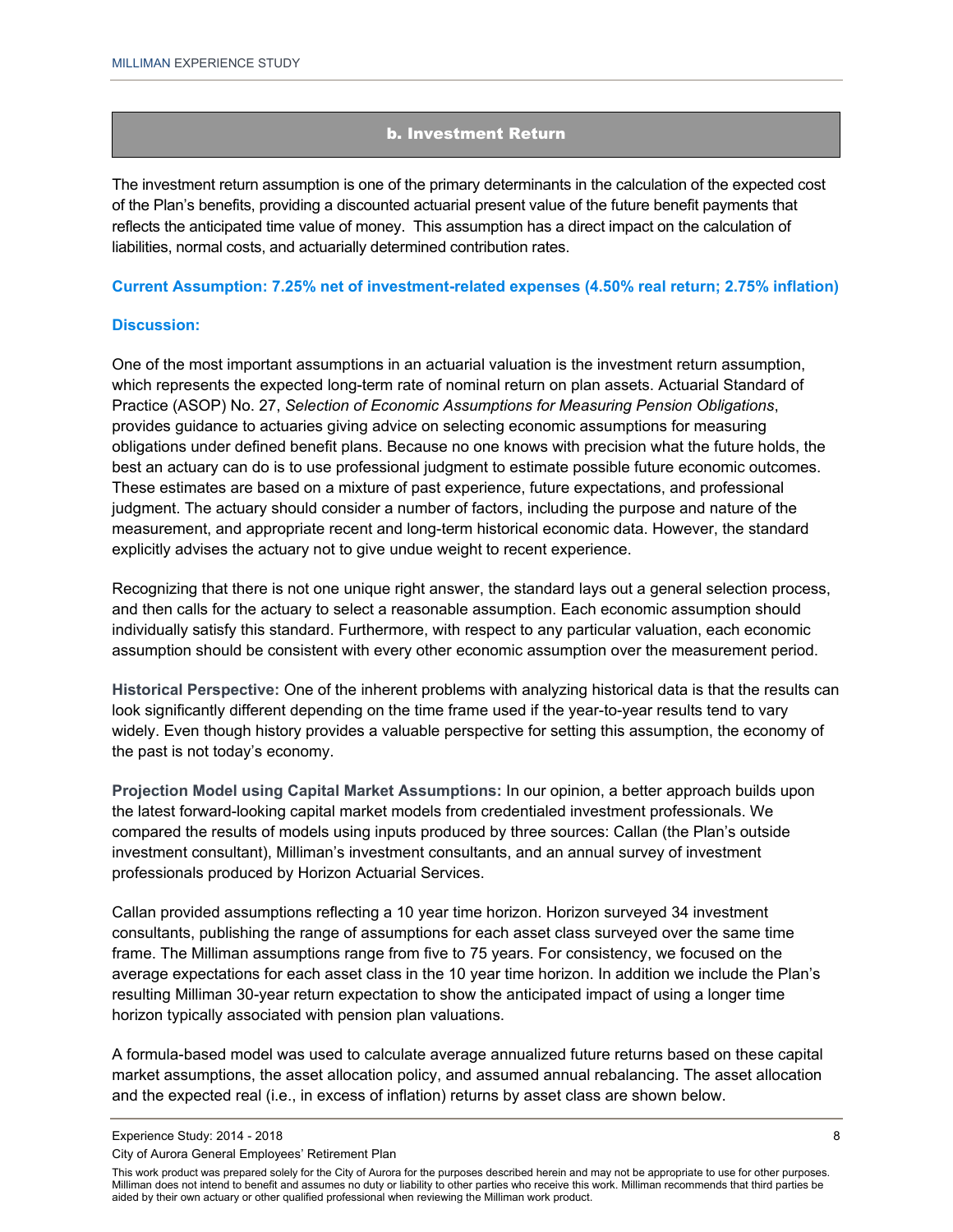|                        |                   | <b>10-Year Geometric Real Returns</b> |                |                 |
|------------------------|-------------------|---------------------------------------|----------------|-----------------|
|                        | <b>Allocation</b> |                                       | <b>Horizon</b> |                 |
| <b>Asset Class</b>     | <b>For GERP</b>   | <b>Callan</b>                         | <b>Survey</b>  | <b>Milliman</b> |
| <b>US Equity</b>       | 26%               | 4.90%                                 | 4.00%          | 3.75%           |
| Global ex-US Equity    | 19                | 4.75                                  | 4.50           | 4.60            |
| Domestic Fixed Income  | 25                | 1.50                                  | 1.10           | 1.30            |
| <b>Real Estate</b>     | 10                | 4.00                                  | 3.70           | 3.25            |
| <b>Private Equity</b>  | 10                | 6.25                                  | 6.10           | 5.60            |
| Alternatives           | 10                | 0.95                                  | 3.00           | 3.70            |
| <b>Total Portfolio</b> | 100%              | 4.65%                                 | 4.15%          | 4.00%           |

The 10-year real return assumptions shown above range from 4.00% to 4.65%, depending upon the model. The Milliman 30-year real return expectation is 4.20%. In our experience, 20 to 30 basis points would seem to be a reasonable adjustment when evaluating return expectations for time horizons longer than ten years, such as those typically associated with pension benefit funding. In addition, the return expectations shown above assume index returns with no premium for active management for asset classes where indices exist.

The figures noted above are gross returns, while the investment return assumption used in the valuation is net of investment-related expenses. Returns should be adjusted approximately 10 to 20 basis points for passive investment expenses and custodial fees.

|                                |            |                | <b>Milliman</b> | <b>Milliman</b> |
|--------------------------------|------------|----------------|-----------------|-----------------|
| <b>Components of Return</b>    | Callan     | <b>Horizon</b> | $(10-Year)$     | $(30-Year)$     |
| Real Rate of Return            | 4.65%      | 4.15%          | 4.00%           | 4.20%           |
| Assumed Inflation              | 2.50       | 2.50           | 2.50            | 2.50            |
| <b>Gross Investment Return</b> | 7.15%      | 6.65%          | 6.50%           | 6.70%           |
| Assumed Investment-            |            |                |                 |                 |
| <b>Related Expenses</b>        | $(0.15)$ % | $(0.15)$ %     | $(0.15)\%$      | $(0.15)$ %      |
| Net Investment Return          | 7.00%      | 6.50%          | 6.35%           | 6.55%           |

**Recommendation: Maintain current net real return assumption of 4.5% (7.25% minus 2.75% current assumed inflation). Reduce overall investment return assumption to 7.00%, net of investment-related expenses, to reflect the reduction in the inflation assumption to 2.50%.**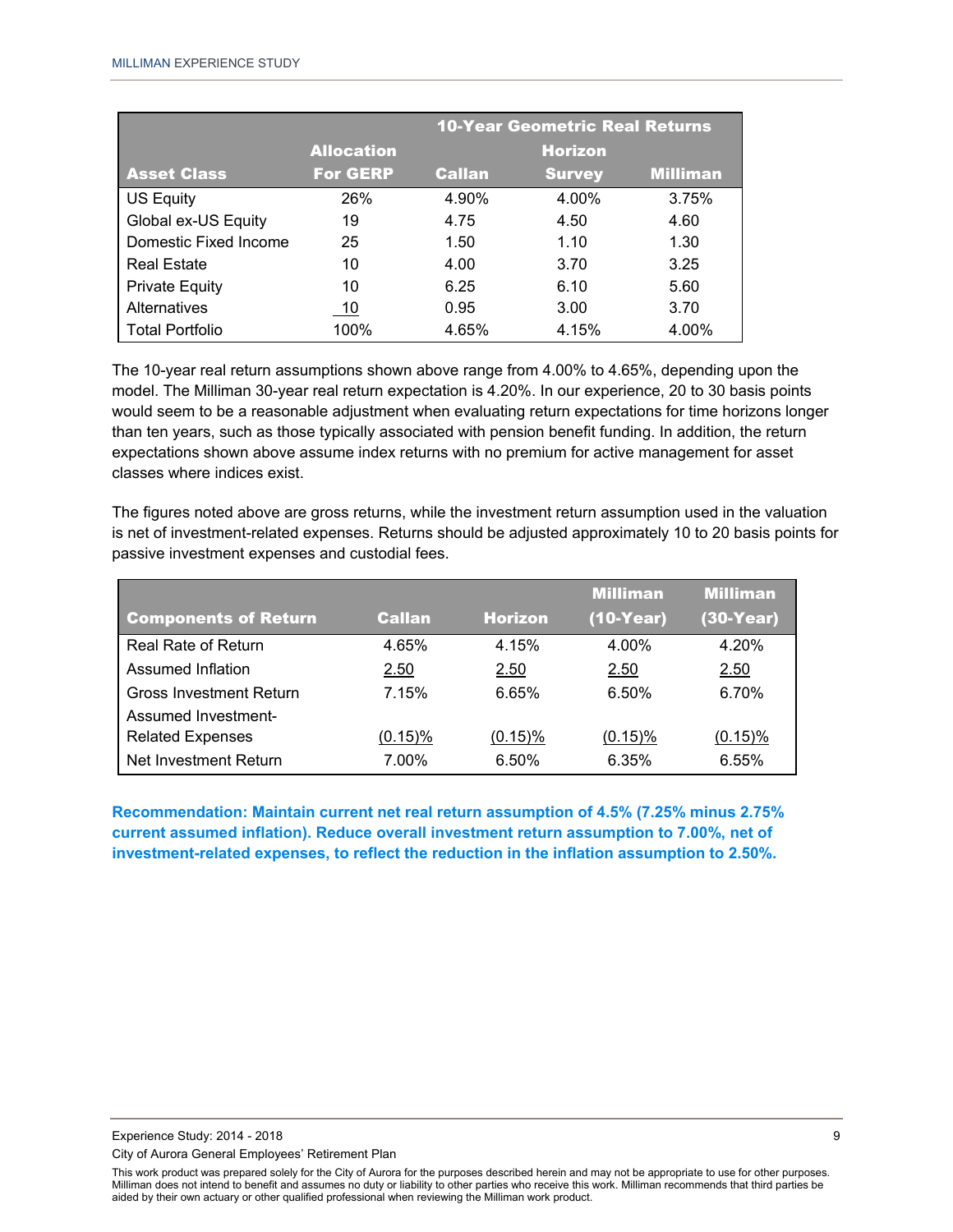#### c. Salary Scale

The salary scale assumption is comprised of three parts:



Wage Growth is comprised of Price Inflation and Productivity. The wage growth over price inflation represents an increase in the assumed standard of living, also called the real wage inflation rate. The combined effects of promotion and longevity comprise Merit Scale.

|  |  |  | <b>Current Assumption: The current assumption is based on service. Rates are shown below.</b> |
|--|--|--|-----------------------------------------------------------------------------------------------|
|  |  |  |                                                                                               |

| <b>Service</b> | <b>Price Inflation</b> | <b>Productivity</b> | <b>Merit</b> | <b>Total</b> |
|----------------|------------------------|---------------------|--------------|--------------|
| $0 - 1$        | 2.75%                  | 0.50%               | 2.75%        | 6.00%        |
| 2              | 2.75                   | 0.50                | 2.25         | 5.50         |
| 3              | 2.75                   | 0.50                | 1.75         | 5.00         |
| $4 - 7$        | 2.75                   | 0.50                | 1.25         | 4.50         |
| 8              | 2.75                   | 0.50                | 0.75         | 4.00         |
| 9              | 2.75                   | 0.50                | 0.50         | 3.75         |
| $10+$          | 2.75                   | 0.50                | 0.00         | 3.25         |

The table above produced a median expected increase of approximately 4.50% as of January 1, 2019.

#### **PRODUCTIVITY**

#### **Current Assumption: 0.5%**

#### **Discussion:**

We have used statistics from the Social Security Administration on the National Average Wage back to 1951. For years prior to 1951, we studied the Total Private Nonagricultural Wages as published in Historical Statistics of the U.S., Colonial Times to 1970.

There are numerous ways to review this data. For consistency with our observations of other indices, the table below shows the compounded annual inflation rate for various 10-year periods, and for the longer periods of 20, 30, and 75 years ending in December 2018. The excess of wage growth over price inflation represents "productivity" or the increase in the standard of living (also called the real wage inflation rate).

Experience Study: 2014 - 2018 10

City of Aurora General Employees' Retirement Plan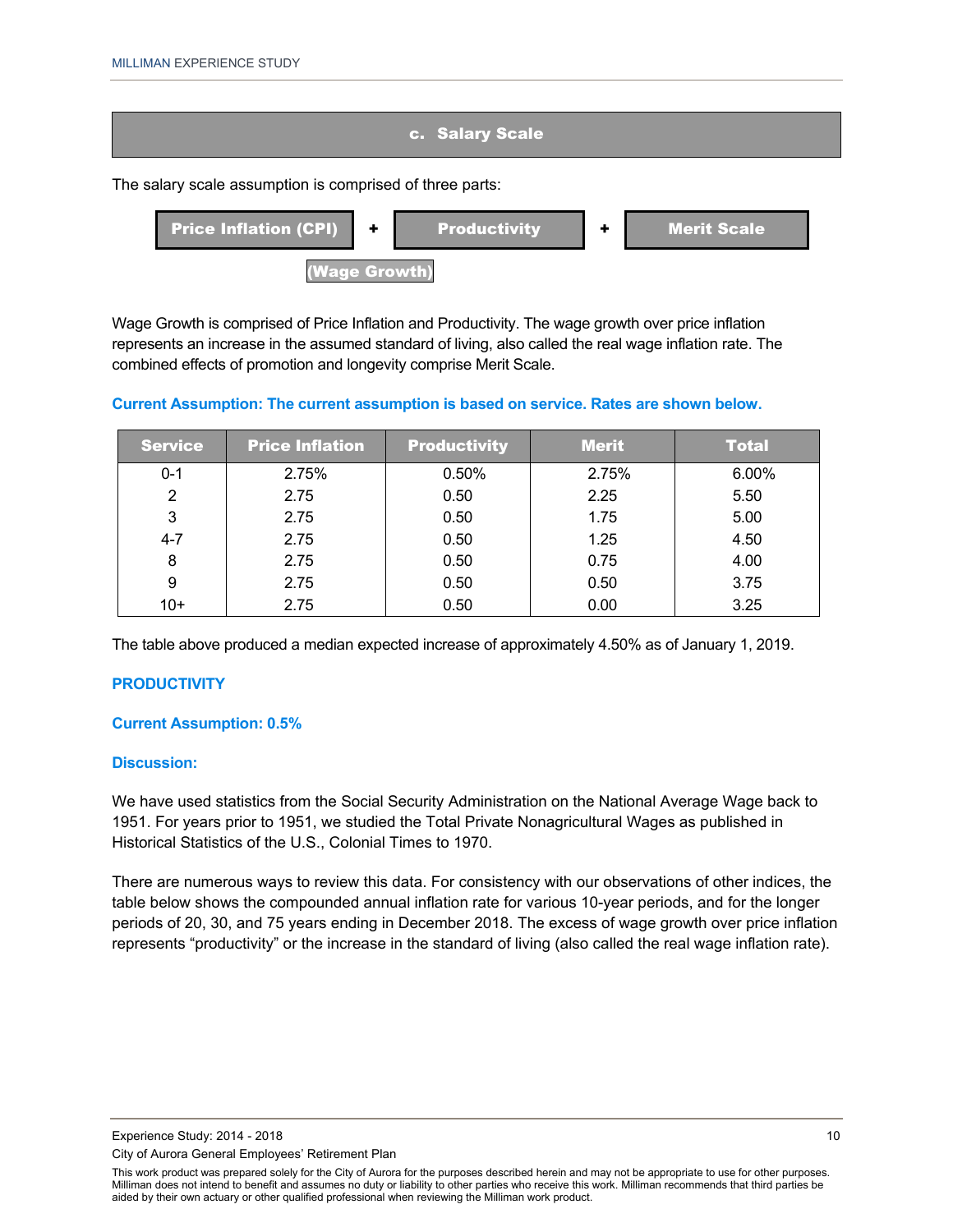| <b>Decade</b>         | <b>Wage</b><br><b>Growth</b> | <b>CPI-U</b><br><b>Increase</b> | <b>Real Wage</b><br><b>Inflation</b> |
|-----------------------|------------------------------|---------------------------------|--------------------------------------|
| 2009-2018             | $2.4\%$                      | 1.8%                            | $0.6\%$                              |
| 1999-2008             | 3.6%                         | 2.5%                            | $1.1\%$                              |
| 1989-1998             | $4.1\%$                      | 3.1%                            | 1.0%                                 |
| 1979-1988             | 6.2%                         | 5.9%                            | 0.3%                                 |
| 1969-1978             | 6.6%                         | 6.7%                            | $-0.1%$                              |
| <b>Prior 75 Years</b> |                              |                                 |                                      |
| 1944-2018             | 4.5%                         | 3.6%                            | 0.9%                                 |
| <b>Prior 30 Years</b> |                              |                                 |                                      |
| 1989-2018             | 3.4%                         | 2.5%                            | 0.9%                                 |
| <b>Prior 20 Years</b> |                              |                                 |                                      |
| 1999-2018             | $3.0\%$                      | $2.2\%$                         | $0.8\%$                              |

Wage inflation is also projected by the Office of the Chief Actuary of the Social Security Administration. In the 2019 Trustees Report, the long-term expected annual increase in the National Average Wage is estimated to be 1.2% higher than the Social Security inflation assumption of 2.6% per year using its intermediate cost assumption set. The range of the assumed real wage growth in the 2019 Trustees Report was from 0.6% to 1.8% per year.

**Recommendation: Increase productivity component to 0.75%. Combined with the recommended reduction in the inflation component to 2.5% results in a net "no change" to the underlying wage growth assumption.** 

#### **MERIT**

The final building block of the salary increase assumption is the increase in salary due to merit which represents salary increases due to longevity and promotion.

#### **Current Assumption: The current assumption is based on service as shown previously.**

#### **Discussion:**

Unlike the first two parts, merit scale is not typically applied uniformly to each employee. Merit scale increases relate to individual increases in performance or responsibility during an employee's career. Merit scale increases tend to be linked to events such as promotions and/or contractual step increases. As such, a typical merit scale structure can be age-linked or service-linked, with larger percentage merit increases assumed for younger and/or lower service employees.

We evaluated actual salary increases by service over the study period. While processing the January 1, 2019 actuarial valuation, we noted that salary increases during 2018 were quite a bit higher than they had been in prior years. Through discussion with Plan staff we learned that some departments had higher than normal increases in 2018 in an attempt to reset salaries closer to market after salary freezes during the years following the 2008 economic downturn. We pulled the 2018 data from the analysis and remodeled the actual increases for the four-year period 2014-2017, as illustrated on the following graph.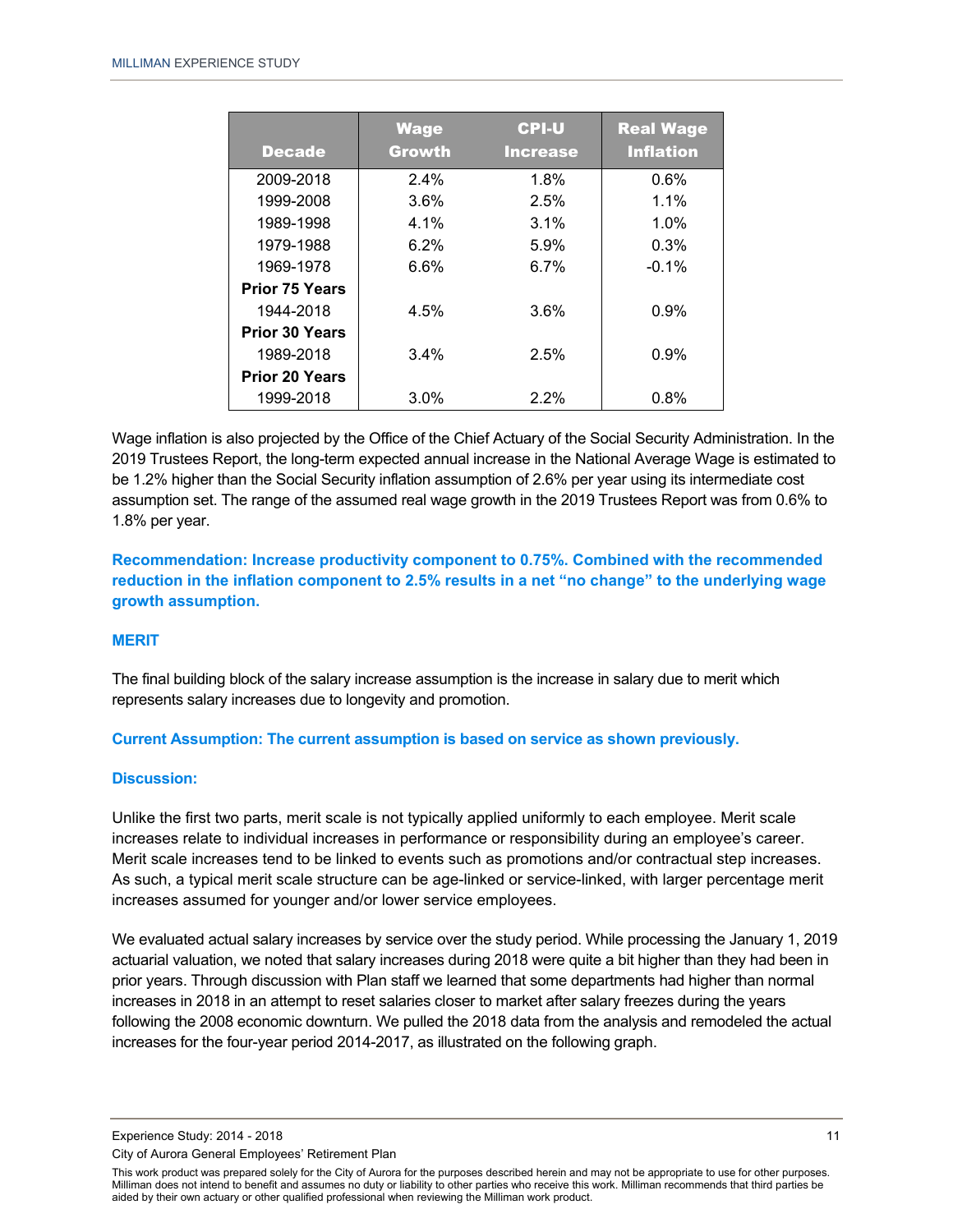

While noting that there may be short-term losses while other departments catch up to market over the next several years, the actual salary increases tracked much more closely to the assumed increases for 2014- 2017.

**Recommendation: Maintain the current assumption to reflect long-term expectation of salary increases.**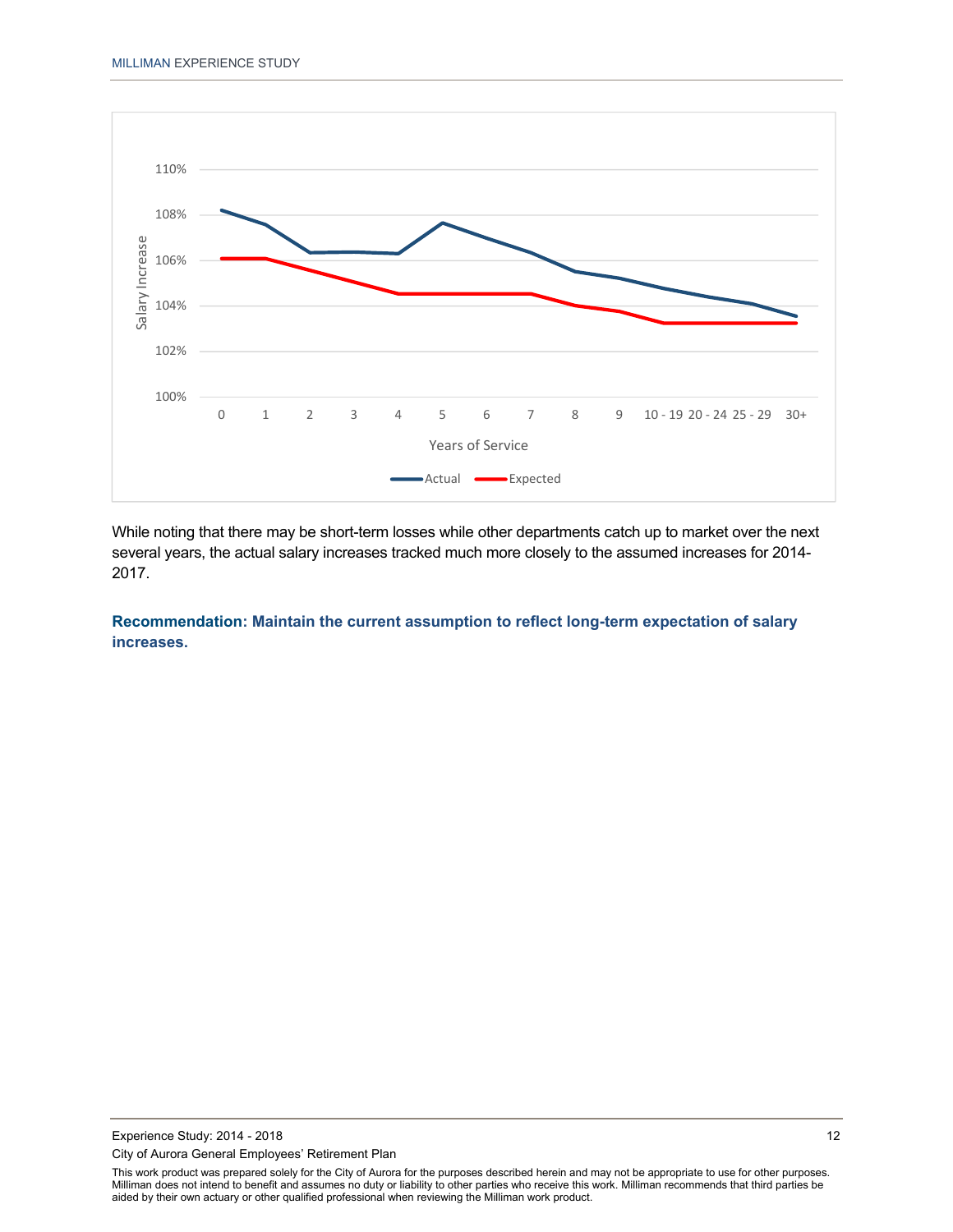#### d. Administrative Expenses

An explicit provision for administrative expenses paid out of plan assets was incorporated beginning with the January 1, 2017 actuarial valuation, in response to the new GASB Standards for financial reporting that required the long-term investment return assumption be net of investment-related expenses only. Administrative expenses include all expenses other than those for investment consulting, investment management and custodial services. For example, administrative expenses would include those costs paid for actuarial, auditing and legal services.

The assumed amount of administrative expenses is added to the calculation of the ADC for the year.

**Current Assumption: \$585,000 per year, payable mid-year** 

#### **Discussion:**

The most recent three-year inflation adjusted average is \$586,561. This assumption remains reasonable.

#### **Recommendation: No change**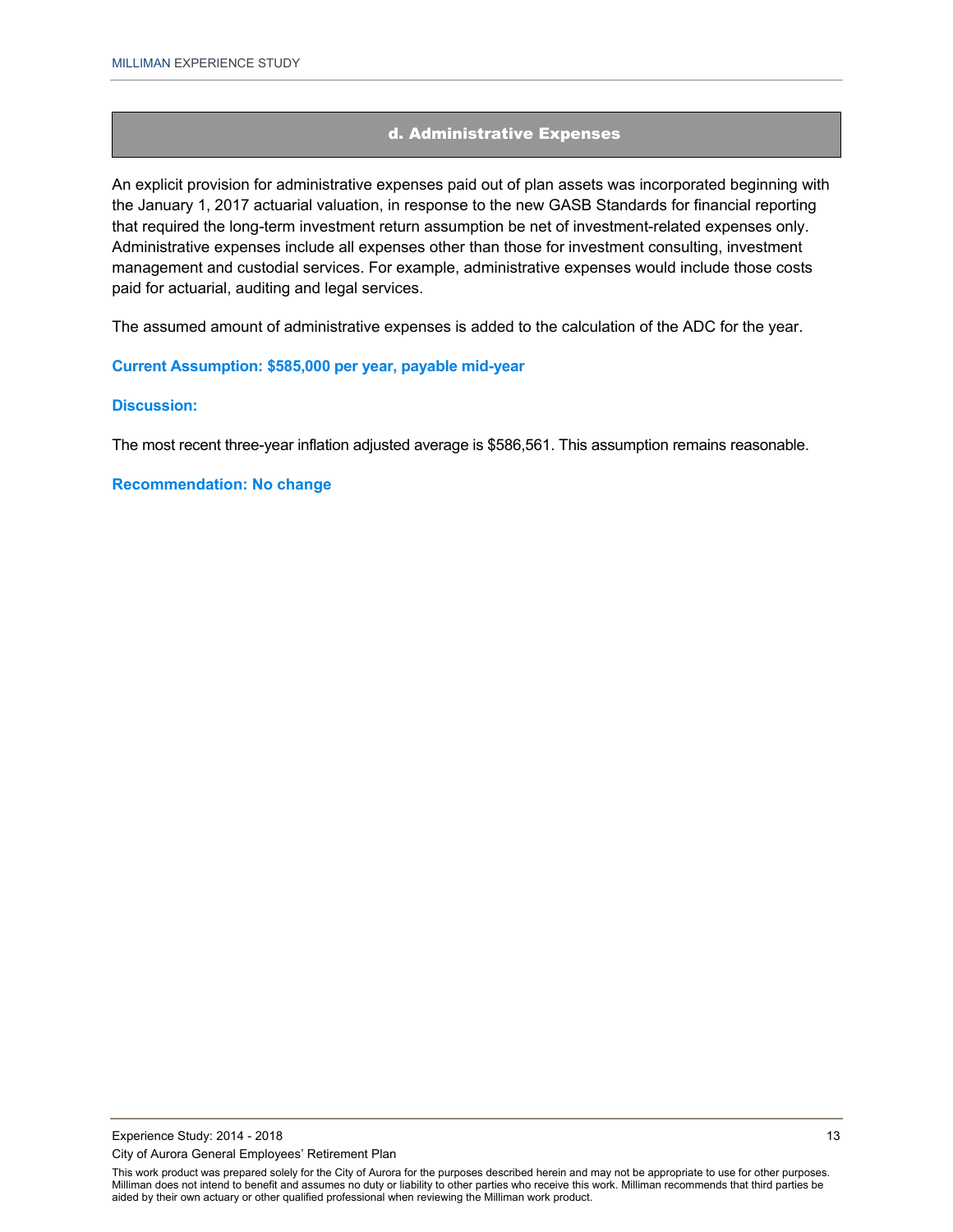## Demographic Assumptions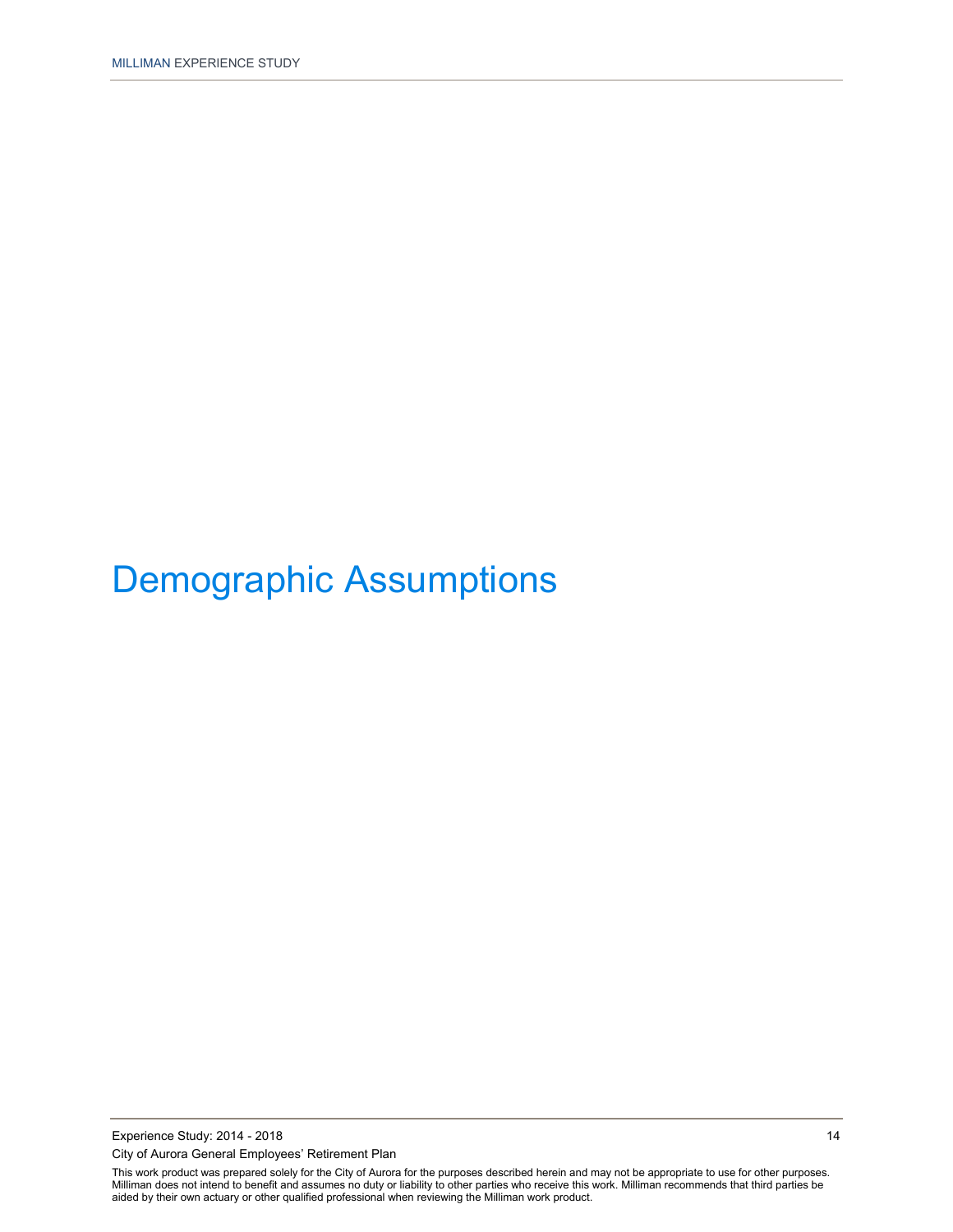Demographic assumptions used to measure the pension obligations for the Plan include:

- a. Mortality
- b. Retirement
- c. Withdrawal
- d. Form of payment (refund of contributions)

The Actuarial Standard of Practice (ASOP) No. 35, *Selection of Demographic and Other Noneconomic Assumptions for Measuring Pension Obligation* provides guidance to actuaries giving advice on selecting demographic assumptions for measuring obligations under defined benefit plans.

In developing demographic and other noneconomic assumptions the actuary should consider the characteristics of the pension group, the plan provisions that may impact the assumption, the materiality of the assumption being reviewed, the availability of credible data and the trends shown by the given data.

| <b>Assumption</b>                                       | Current                                                                                                   | <b>Recommended</b>                                                                                                               |
|---------------------------------------------------------|-----------------------------------------------------------------------------------------------------------|----------------------------------------------------------------------------------------------------------------------------------|
| Mortality                                               | RP2000 projected to 2020<br>(Scale BB); 1-year set<br>forward for males and 85%<br>adjustment for females | PUB2010 (amount weighted)<br>General Employee and<br>Retiree mortality tables,<br>projected generationally with<br>Scale MP-2018 |
| Retirement:                                             |                                                                                                           |                                                                                                                                  |
| <b>Reduced Retirement</b>                               | Age and tier based                                                                                        | Age based (updated)                                                                                                              |
| Unreduced/Normal Retirement                             | Age and tier based                                                                                        | Age based                                                                                                                        |
| <b>Vested Inactive</b>                                  | Earliest age eligible                                                                                     | Age and tier based                                                                                                               |
| Withdrawal (Termination)                                | Age and service based                                                                                     | Age and service based<br>(updated)                                                                                               |
| Form of Payment (refund of contributions):              |                                                                                                           |                                                                                                                                  |
| Termination                                             | 50%                                                                                                       | 30%                                                                                                                              |
| <b>Retirement from Active</b><br><b>Vested Inactive</b> | 12%<br>$0\%$                                                                                              | $0\%$<br>$0\%$                                                                                                                   |

The current and recommended economic assumptions are summarized below:

A discussion of the assumptions follows.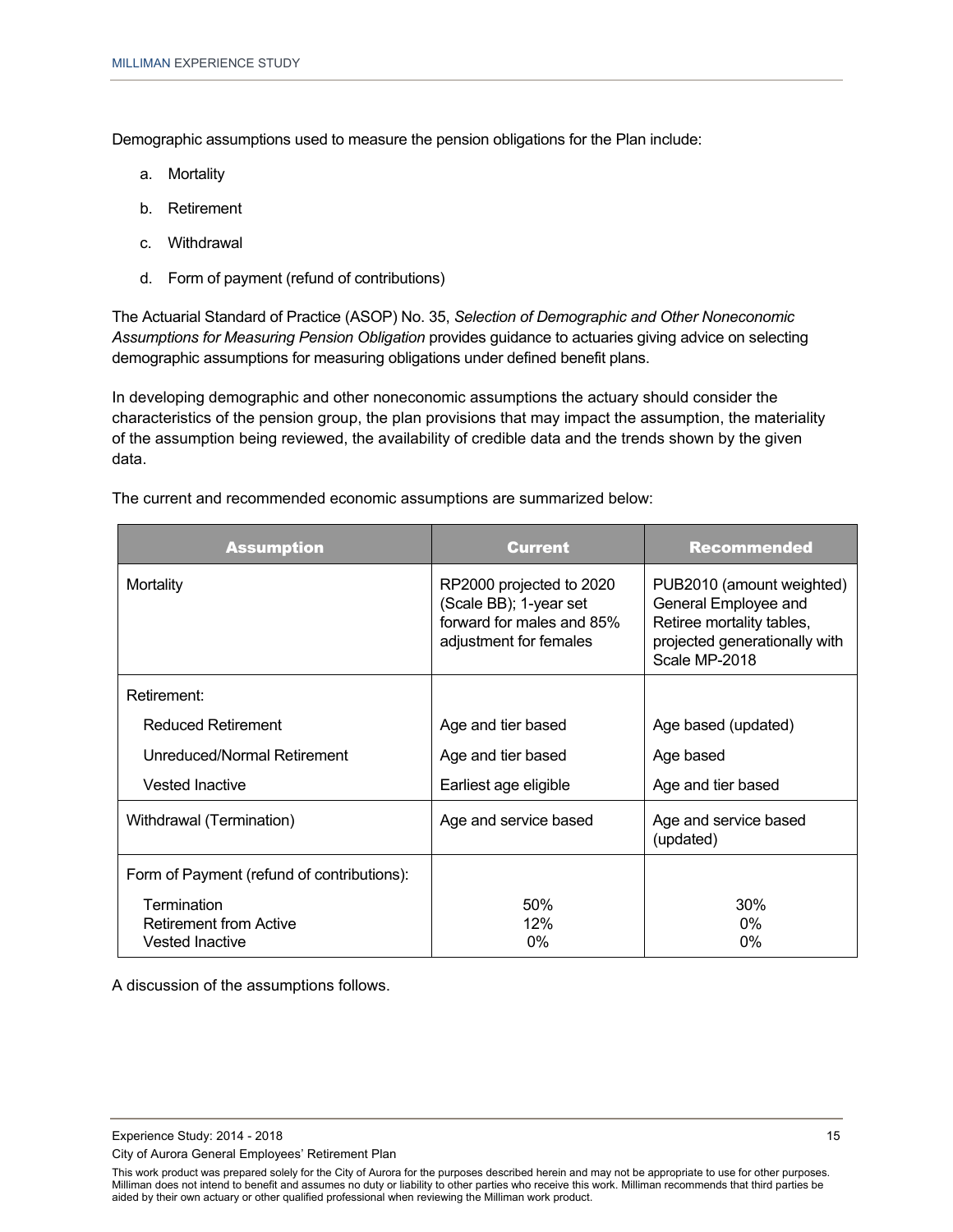#### a. Mortality

The City of Aurora General Employees' Retirement Plan includes an active membership of approximately 1,750 employees, and an in-pay membership of approximately 1,100 retirees and beneficiaries. This is not a large enough population to have statistically credible data necessary to justify a plan-specific mortality assumption; therefore, the Board should consider using an industry standard mortality assumption, adjusted as necessary to reflect plan specific demographics.

#### **Current Assumption:**

**Healthy Lives (post-retirement) – RP2000 Combined Healthy Mortality Tables projected to 2020 using Scale BB; males set forward 1 year, females with 85% multiplier** 

**Healthy Lives (pre-retirement) – RP2000 Healthy Non-Annuitant Mortality Table with no projection of future mortality improvements** 

#### **Disabled Lives – RP2000 Disabled Mortality table with no projection of future mortality improvements**

#### **Discussion:**

The following table summarizes actual to expected deaths from members in pay status over the last 5 years.

|                             |    | Actual Expected | AVE. |
|-----------------------------|----|-----------------|------|
| Healthy Pensioner Mortality | 92 | 103.7           | 89%  |

Excluding beneficiaries the actual-to-expected ratio drops to 80%. The size of the Plan's population is not large enough to have a statistically fully credible independent study of retiree mortality. Further an actualto-expected ratio below 90% indicates fewer in-pay deaths occurred than projected by the current assumption, and that benefits on average will be paid for a longer period than projected by the current mortality assumption. Given all this, we recommend reliance on an up-to-date standard published table that is appropriate to the Plan's employee and retiree population.

The RP2000 table used for the current assumption is based on observed mortality experience for Social Security and other large pension systems from the early 1990s. At time of publication, the table included a "projection scale" (Scale AA) which allows the table to be adjusted for anticipated future mortality improvements due to advancements in healthcare. Projection Scale BB was issued in September 2012 and includes future mortality improvements based on Social Security census data from the years subsequent to RP2000's publication.

The governing Actuarial Standard of Practice (ASOP) requires that we include in our assumption an allowance for anticipated future improvements in mortality. There are several ways to accomplish this, from static or generational projections of future improvements, to age setbacks or loads on the base table mortality rates. The current assumption uses a static approach with some margin adjustments to projecting potential future mortality improvements. The most theoretically sound way to project future mortality improvements is to use a "generational" table, which dynamically incorporates the projection scale on a participant by participant basis. A generational table reflects the common sense understanding that, for example, a child born in 1957 has a lower life expectancy than a child born in 2019.

Experience Study: 2014 - 2018 16

City of Aurora General Employees' Retirement Plan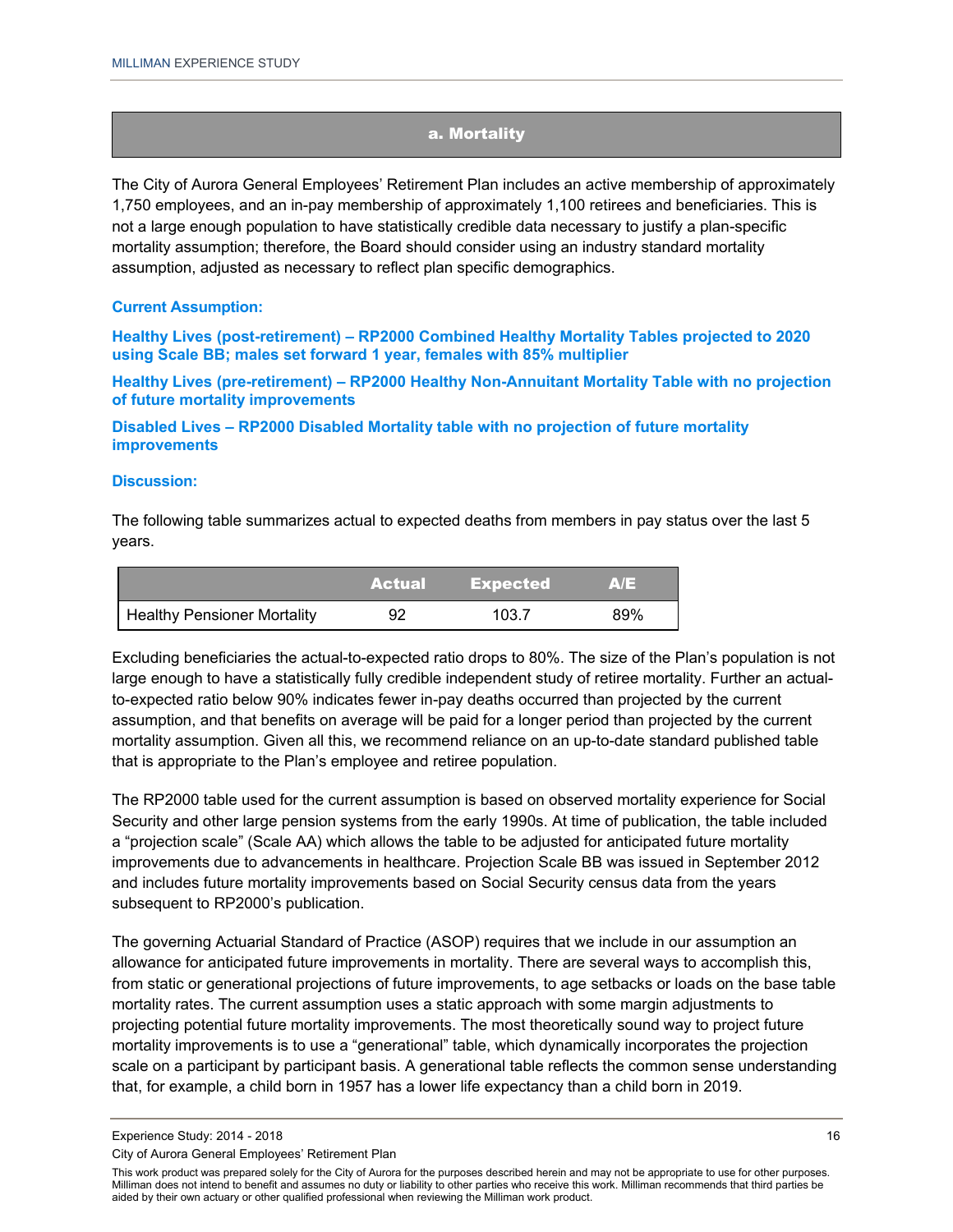One drawback of the static approach is that it will become outdated after a number of years and requires more frequent review and potential updates. In addition, you will want to build in a margin when reviewing historical data to account for improvements in mortality for future retiree populations. As noted in the table above, the actual to expected ratio over the last five years has been 89%. When excluding beneficiaries, who are predominantly female, the ratio falls to 80%. Incorporating a margin for future mortality improvements into a static table approach would result in an actual to expected ratio of over 100%.

In January 2019, the Society of Actuaries (SOA) published new base mortality tables (Pub-2010), developed exclusively from public-sector pension plan experience from 78 different pension plans and including approximately 46 million life-years of exposure. The new tables include separate mortality for teachers, public safety, and general employees. The tables included subsets of these groups for abovemedian and below-median income, based on salary for active employees and benefit amounts for retirees. Teachers include school teachers and college/university professors, public safety includes police officers, firefighters, and correctional officers and general employees include all other types of public plan members.

#### **Recommendation:**

**Healthy Lives (post-retirement) – Pub-2010 General Employees Retiree Mortality Table (amount weighted), projected generationally using Projection Scale MP2018** 

**Healthy Lives (pre-retirement) – Pub-2010 General Employees Mortality Table (amount weighted), projected generationally using Projection Scale MP2018** 

#### **Disabled Lives – Pub-2010 Disabled Retiree (Non Safety) Mortality Table (amount weighted), projected generationally using Projection Scale MP2018**

The following table illustrates the age 65 life expectancy for male and female members of various ages under the current assumption as well as using the new Pub-2010 General tables (PubG-2010) with projection scale MP2018.

|                |                   | <b>Age 65 Life Expectancy - Male</b> | <b>Age 65 Life Expectancy - Female</b> |                  |
|----------------|-------------------|--------------------------------------|----------------------------------------|------------------|
| <b>Current</b> | <b>Current</b>    | <b>PubG-2010</b>                     | <b>Current</b>                         | <b>PubG-2010</b> |
| Age (2019)     | <b>Assumption</b> | <b>MP2018</b>                        | <b>Assumption</b>                      | <b>MP2018</b>    |
| Age 45         | 19.0              | 23.1                                 | 23.4                                   | 25.5             |
| Age 55         | 19.0              | 22.3                                 | 23.4                                   | 24.7             |
| Age 65         | 19.0              | 21.5                                 | 23.4                                   | 24.0             |

As you can see, the increase in life expectancy at age 65 under the new tables is quite a bit higher for males than it is for females. This is primarily due to the margin adjustments that were incorporated under the prior assumption. Males had a one-year set forward (i.e. all males were assumed to be one year older than their actual age) whereas female mortality rates were reduced by 15% from the published table.

Applying the recommended assumption to this study's experience observation period, the actual-toexpected ratio for in-pay deaths would have been 94%. The recommended assumption more closely matches the observed experience than the current assumption, which produced an 89% actual-toexpected ratio for in-pay deaths. For a plan the size of the GERP, deviations of that ratio from 100% over a typical multi-year observation period is both expected and reasonable.

Experience Study: 2014 - 2018 17

City of Aurora General Employees' Retirement Plan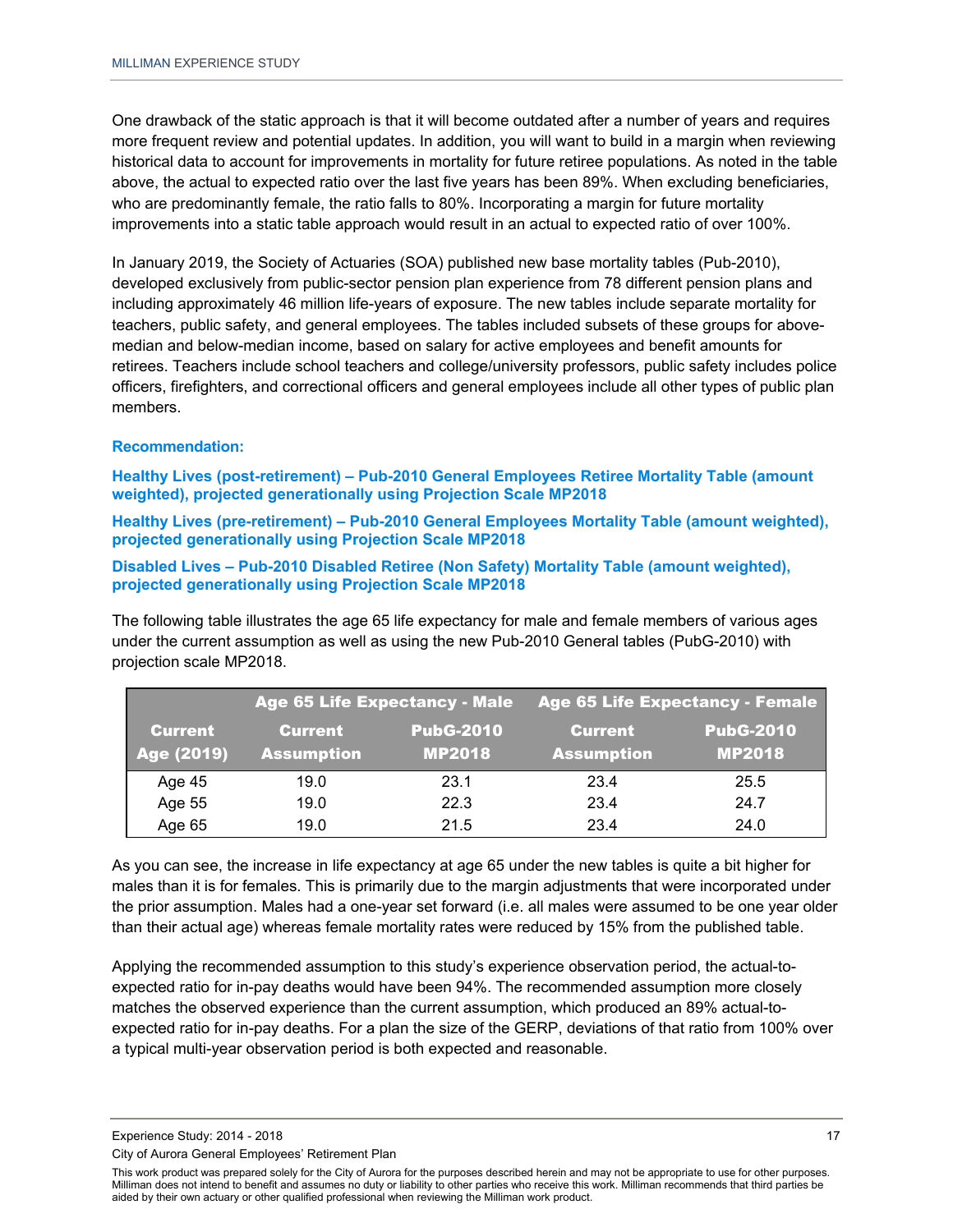#### b. Retirement

The retirement assumption attempts to project when active members will retire. Normal Retirement under the Plan is age 65 for Tier 1 members and age 67 for Tier 2 members. Special early retirement benefits are offered to members who are age 50 or older with age plus credited service totaling 80 or more, referred to as "Rule of 80" retirement. The benefit under Rule of 80 retirement is unreduced for commencement prior to Normal Retirement. In addition, the Plan offers basic Early Retirement benefits for members age 50 or older with 10 or more years of service. This benefit is reduced to reflect the fact that payments are being made over a longer period of time than the benefit payable at Normal Retirement. The reduction is based on age and years prior to the earlier of Normal Retirement or Rule of 80 eligibility, and also differs by Tier.

|       | <b>Reduced</b> |               |               | <b>Unreduced</b> |
|-------|----------------|---------------|---------------|------------------|
| Age   | <b>Tier 1</b>  | <b>Tier 2</b> | <b>Tier 1</b> | <b>Tier 2</b>    |
| 50    | 2.0%           | 1.5%          | 3.0%          | 3.0%             |
| 51    | 3.0            | 1.5           | 3.0           | 3.0              |
| 52    | 3.0            | 1.5           | 10.0          | 10.0             |
| 53    | 3.0            | 1.5           | 10.0          | 10.0             |
| 54    | 3.0            | 1.5           | 10.0          | 10.0             |
| 55    | 3.0            | 2.5           | 8.0           | 8.0              |
| 56    | 6.0            | 2.5           | 8.0           | 8.0              |
| 57    | 6.0            | 2.5           | 8.0           | 8.0              |
| 58    | 6.0            | 2.5           | 8.0           | 8.0              |
| 59    | 6.0            | 2.5           | 8.0           | 8.0              |
| 60    | 6.0            | 6.0           | 8.0           | 8.0              |
| 61    | 6.0            | 6.0           | 15.0          | 15.0             |
| 62    | 15.0           | 15.0          | 25.0          | 25.0             |
| 63    | 6.0            | 6.0           | 20.0          | 20.0             |
| 64    | 6.0            | 6.0           | 15.0          | 15.0             |
| 65    | N/A            | 30.0          | 30.0          | 30.0             |
| 66    | N/A            | 30.0          | 30.0          | 30.0             |
| 67    | N/A            | N/A           | 30.0          | 30.0             |
| 68    | N/A            | N/A           | 50.0          | 50.0             |
| 69    | N/A            | N/A           | 50.0          | 50.0             |
| 70-74 | N/A            | N/A           | 100.0         | 75.0             |
| $75+$ | N/A            | N/A           | 100.0         | 100.0            |

**Current Assumption: Age-based table related to the type of retirement available to a member by Tier, summarized as follows.** 

Current and future vested inactive members are assumed to retire at the earliest age eligible for retirement benefits (age 50 with 10 or more years of service, or age 65).

Experience Study: 2014 - 2018 18

City of Aurora General Employees' Retirement Plan

This work product was prepared solely for the City of Aurora for the purposes described herein and may not be appropriate to use for other purposes. Milliman does not intend to benefit and assumes no duty or liability to other parties who receive this work. Milliman recommends that third parties be aided by their own actuary or other qualified professional when reviewing the Milliman work product.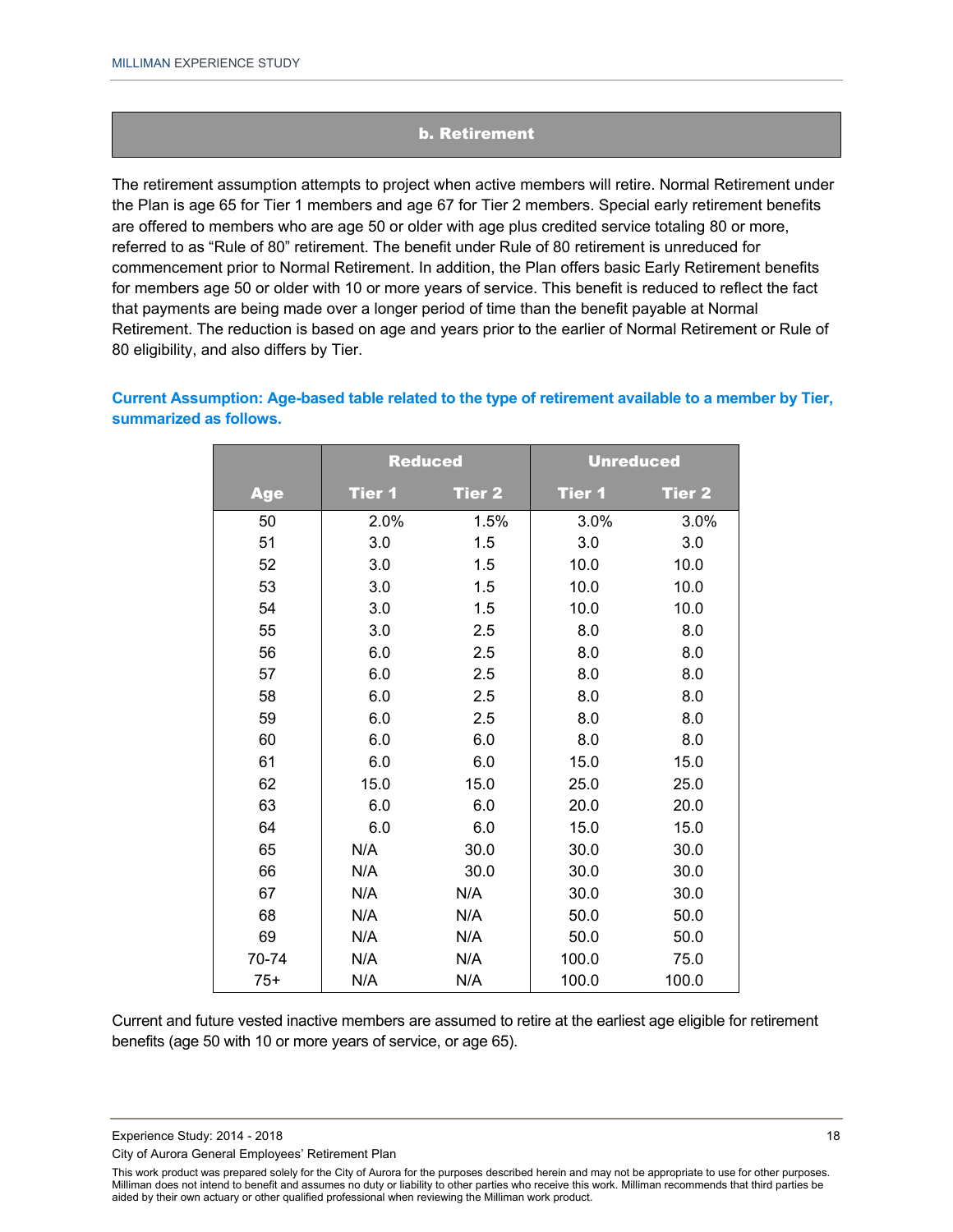#### **Discussion:**

Exhibits 2 and 3 show the actual and expected rates of retirement for Reduced and Unreduced Retirement, respectively. Unreduced retirement includes Rule of 80 and Normal Retirement. The following table shows the actual versus expected retirements for the period January 1, 2014 through December 31, 2018.

|           | <b>Actual</b> | <b>Expected</b> | A/E  |
|-----------|---------------|-----------------|------|
| Reduced   | 92            | 72              | 128% |
| Unreduced | 239           | 289             | 83%  |
| Total     | 331           | 361             | 92%  |

As shown in the table above and depicted graphically in Exhibits 2 and 3, overall actual retirement experience has tracked fairly closely to the assumed rates over the five year study period. One exception would be ages 63 and 64 for those members exiting under reduced retirement. There does not appear to be as substantial of a drop off in retirement rates at those ages as projected by the current assumption. We combined the experience for ages 63 and 64 with that at age 62, and propose a single assumed annual rate of 15% for that age cohort.

There was limited experience for retirement over the study period for Tier 2 members. As such, their expectations have been set equal to the anticipated rates for Tier 1 members.

#### Vested Inactive Retirement

Most members who leave employment with the City will move on to another career, and may not draw their pension until they retire from their new job. Furthermore, for Tier 2 members, the reductions for retirement prior to normal retirement age are much higher than they are for Tier 1 members. As shown in the following chart, annual rates of retirement over the study period have generally been at or below 10% for ages prior to 65.



While some retirement occurs prior to normal retirement age, it is not nearly 100% at the earliest age eligible. However, the combination of the money purchase plan benefit and early retirement subsidies for Tier 1 members will result in some retirement prior to normal retirement. Given the early retirement reductions for Tier 2 members, it seems unlikely many of those members will draw benefits prior to normal retirement (age 67).

Experience Study: 2014 - 2018 19

City of Aurora General Employees' Retirement Plan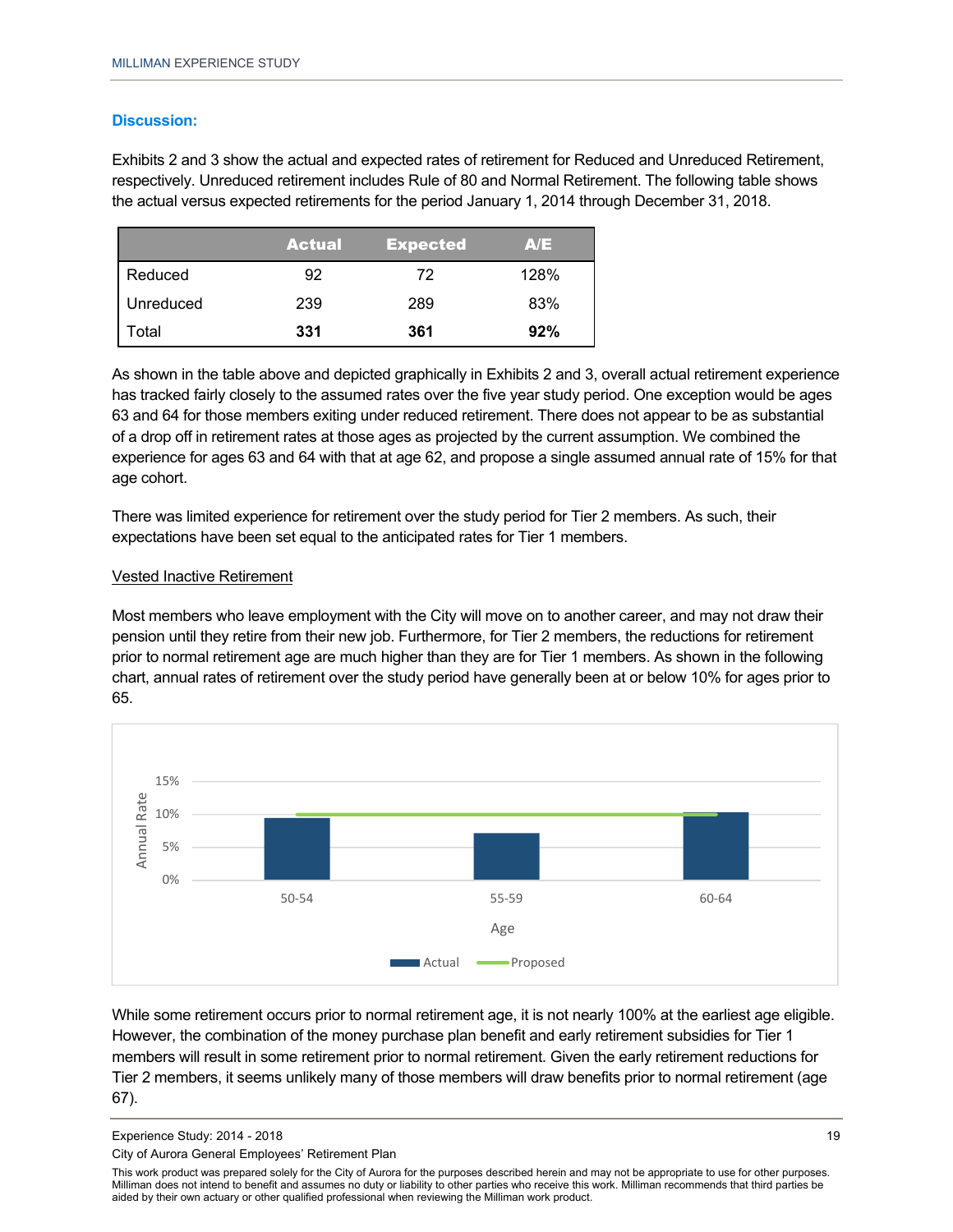**Recommendation: No change to Tier 1 Unreduced retirement rates. Modify Tier 1 Reduced retirement rates for ages 63 and 64 to reflect higher rates of retirement for those ages. No change to Tier 2 retirement assumption (Reduced and Unreduced).** 

**Adopted Assumption: No change to Tier 1 Unreduced retirement rates. Modify Tier 1 Reduced retirement rates for ages 63 and 64 to reflect higher rates of retirement for those ages. Set Tier 2 retirement rates (Reduced and Unreduced) equal to Tier 1 rates due to lack of credible experience. A summary of the revised assumption follows.** 

| <b>Age</b> | <b>Reduced</b> | <b>Unreduced</b> |
|------------|----------------|------------------|
| 50         | 2%             | 3%               |
| 51         | 3              | 3                |
| 52         | 3              | 10               |
| 53         | 3              | 10               |
| 54         | 3              | 10               |
| 55         | 3              | 8                |
| 56         | 6              | 8                |
| 57         | 6              | 8                |
| 58         | 6              | 8                |
| 59         | 6              | 8                |
| 60         | 6              | 8                |
| 61         | 6              | 15               |
| 62         | 15             | 25               |
| 63         | 15             | 20               |
| 64         | 15             | 15               |
| 65         | 30             | 30               |
| 66         | 30             | 30               |
| 67         | N/A            | 30               |
| 68         | N/A            | 50               |
| 69         | N/A            | 50               |
| 70-74      | N/A            | 100              |
| $75+$      | N/A            | 100              |

The adopted rates for Reduced and Unreduced retirement are also shown graphically in Exhibits 2 and 3.

#### Vested Inactive Retirement

Upon discussing with the Board and Plan staff, there was acknowledgement that assumed retirement at age 50 with ten or more years of service for Tier 1 vested inactive members was overly conservative, but some concern exists with extending that assumed age out to Normal Retirement due to the combination of the money purchase plan benefit and early retirement subsidies.

#### **Tier 1 – Earlier of age 55 with 10 or more years of service, or age 65**

#### **Tier 2 – Normal retirement age (67)**

Experience Study: 2014 - 2018 20

City of Aurora General Employees' Retirement Plan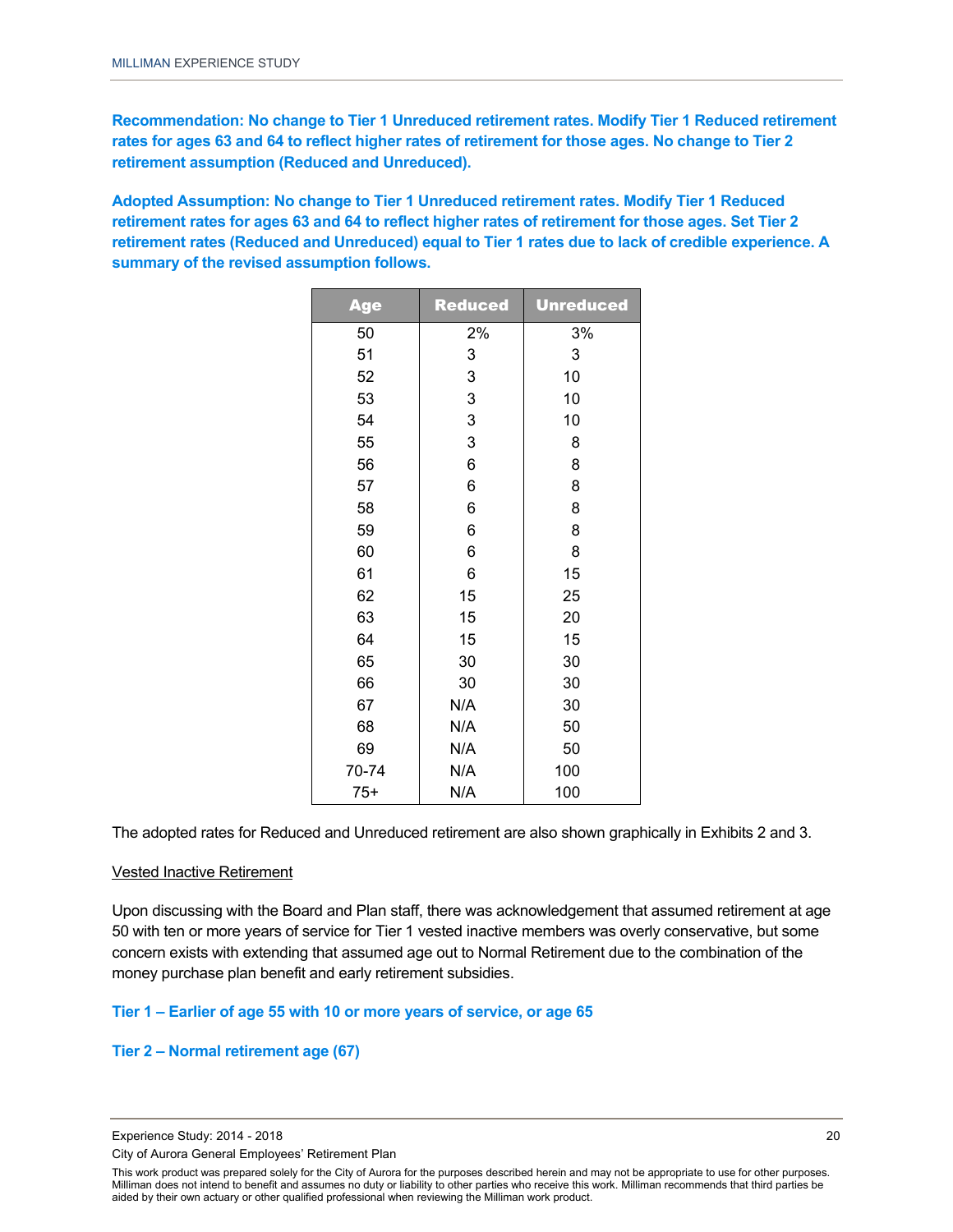## Exhibit 2

#### **REDUCED RETIREMENT RATES**



|                    | <b>Expected</b> | <b>Actual</b> | Proposed |
|--------------------|-----------------|---------------|----------|
| <b>Total Count</b> | 72              | 92            | 78       |
| Actual / Expected  | 128%            |               | 118%     |

Experience Study: 2014 - 2018 21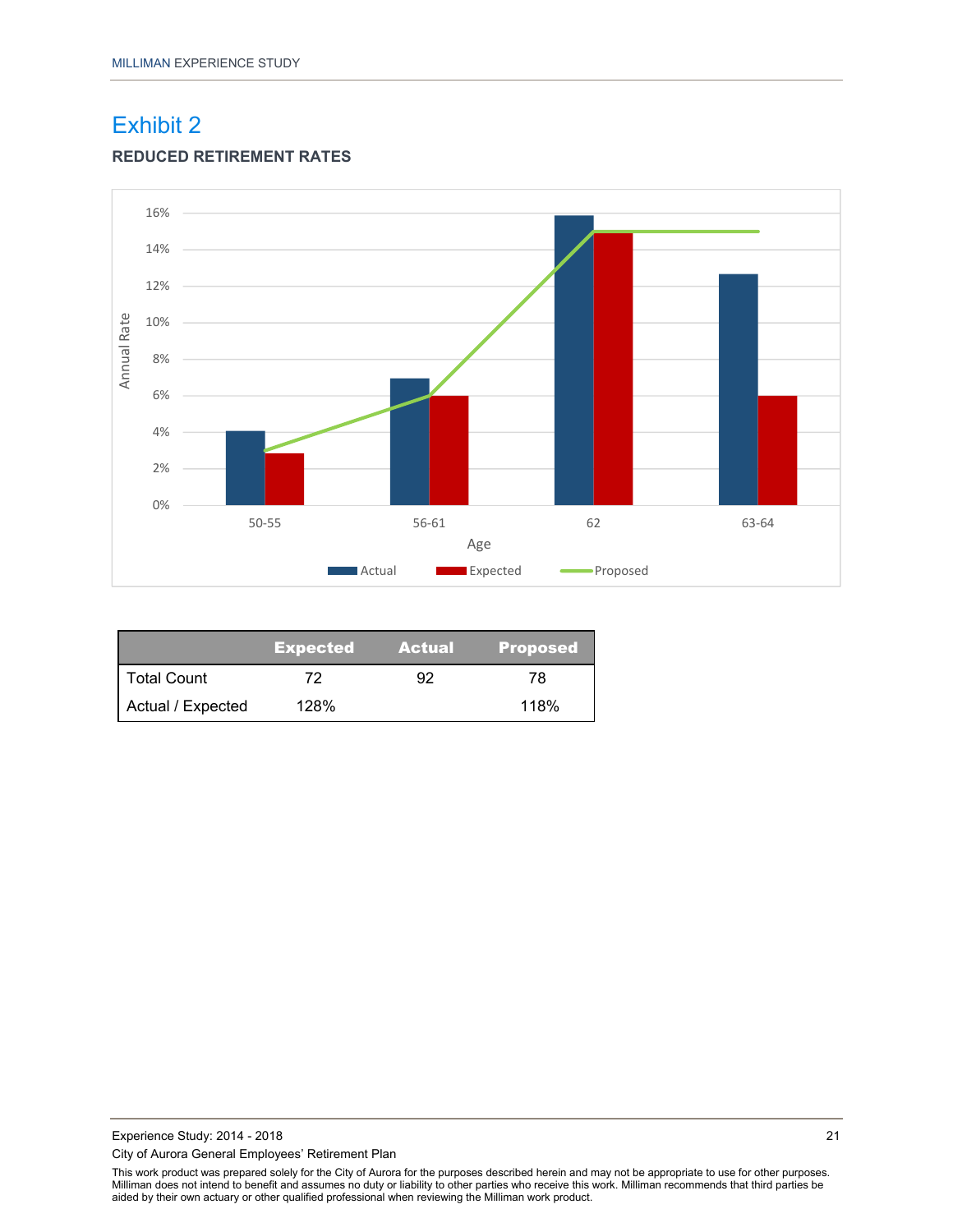### Exhibit 3





|                    | <b>Expected</b> | Actual | <b>Proposed</b> |
|--------------------|-----------------|--------|-----------------|
| <b>Total Count</b> | 289             | 239    | 289             |
| Actual / Expected  | 83%             |        | 83%             |

Experience Study: 2014 - 2018 22

City of Aurora General Employees' Retirement Plan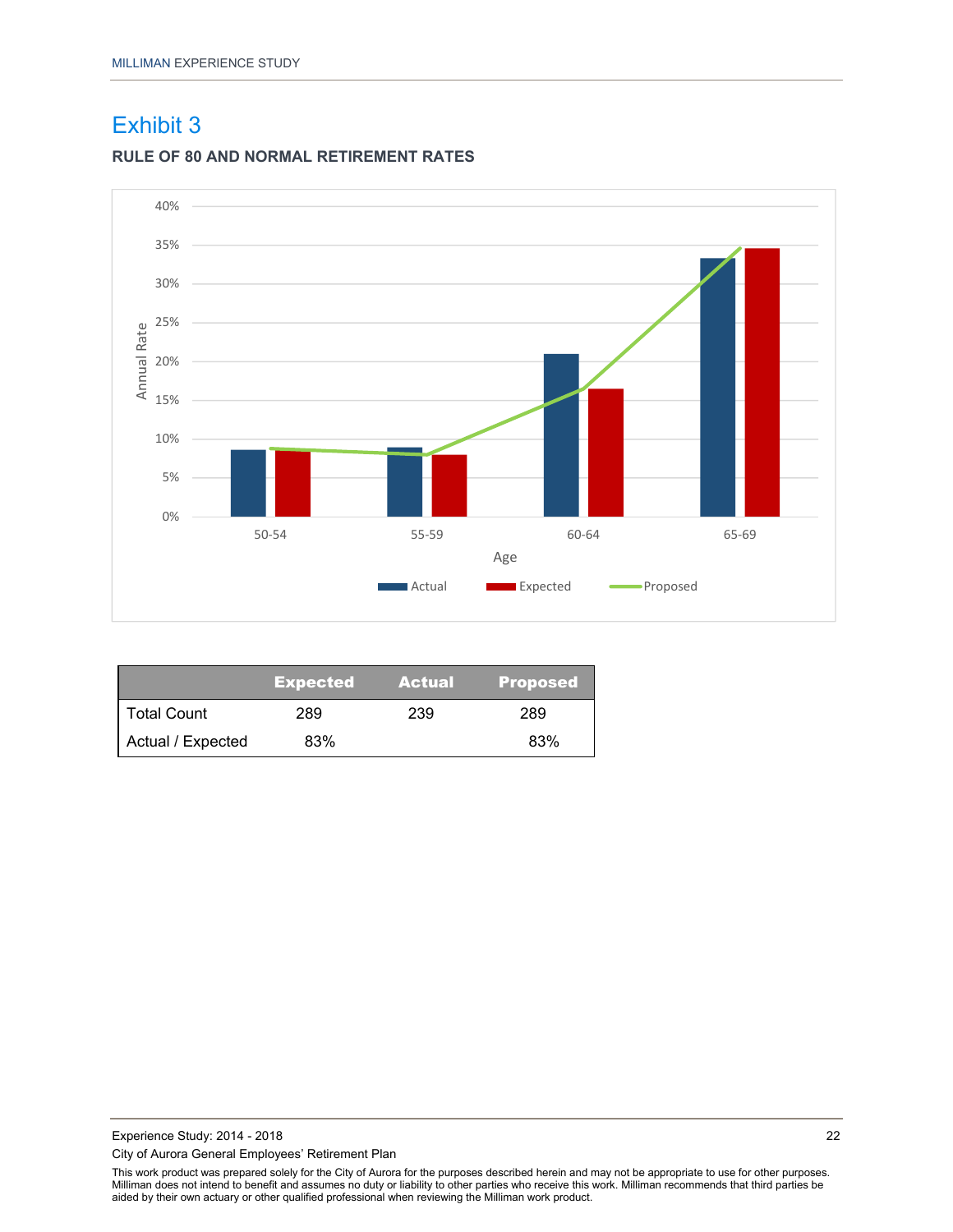#### c. Withdrawal

The withdrawal assumption is used to measure the probability of a member leaving Plan-covered employment prior to retirement.

| <b>Years of Service</b>                  | <b>Male</b> | <b>Female</b> |
|------------------------------------------|-------------|---------------|
| $0 - 1$                                  | 20.0%       | 23.0%         |
| $1 - 2$                                  | 16.0        | 18.0          |
| $2 - 3$                                  | 13.0        | 15.0          |
| $3 - 4$                                  | 11.0        | 13.0          |
| $4 - 5$                                  | 9.0         | 11.0          |
| <b>At Five or More Years of Service:</b> |             |               |
| <b>Age</b>                               |             |               |
| 30                                       | 7.7%        | 10.0%         |
| 40                                       | 5.3         | 6.5           |
| 50                                       | 3.4         | 3.5           |
| 60                                       | 2.1         | 1.5           |

**Current Assumption: Graded rates based on age and years of service; also varies by gender.** 

#### **Discussion:**

Actual and expected termination experience for the last five years are summarized below.

|             | <b>Actual</b> | <b>Expected</b> | /≟VI ⊐ |
|-------------|---------------|-----------------|--------|
| Termination | 679           | 610             | 111%   |

We analyzed rates of termination by age and years of service. The current U.S. trend typically shows termination as more closely correlated to length of employment with the employer rather than age. As noted above, the current assumption is a table of graded rates based on years of service for the first five years of employment, and by age after five years of employment.

Exhibit 4 shows the actual and expected rates of termination. With the exception of the first and fourth years of employment, actual rates were consistently about 10% higher than expected. This relationship was fairly consistent across age, years of service and gender.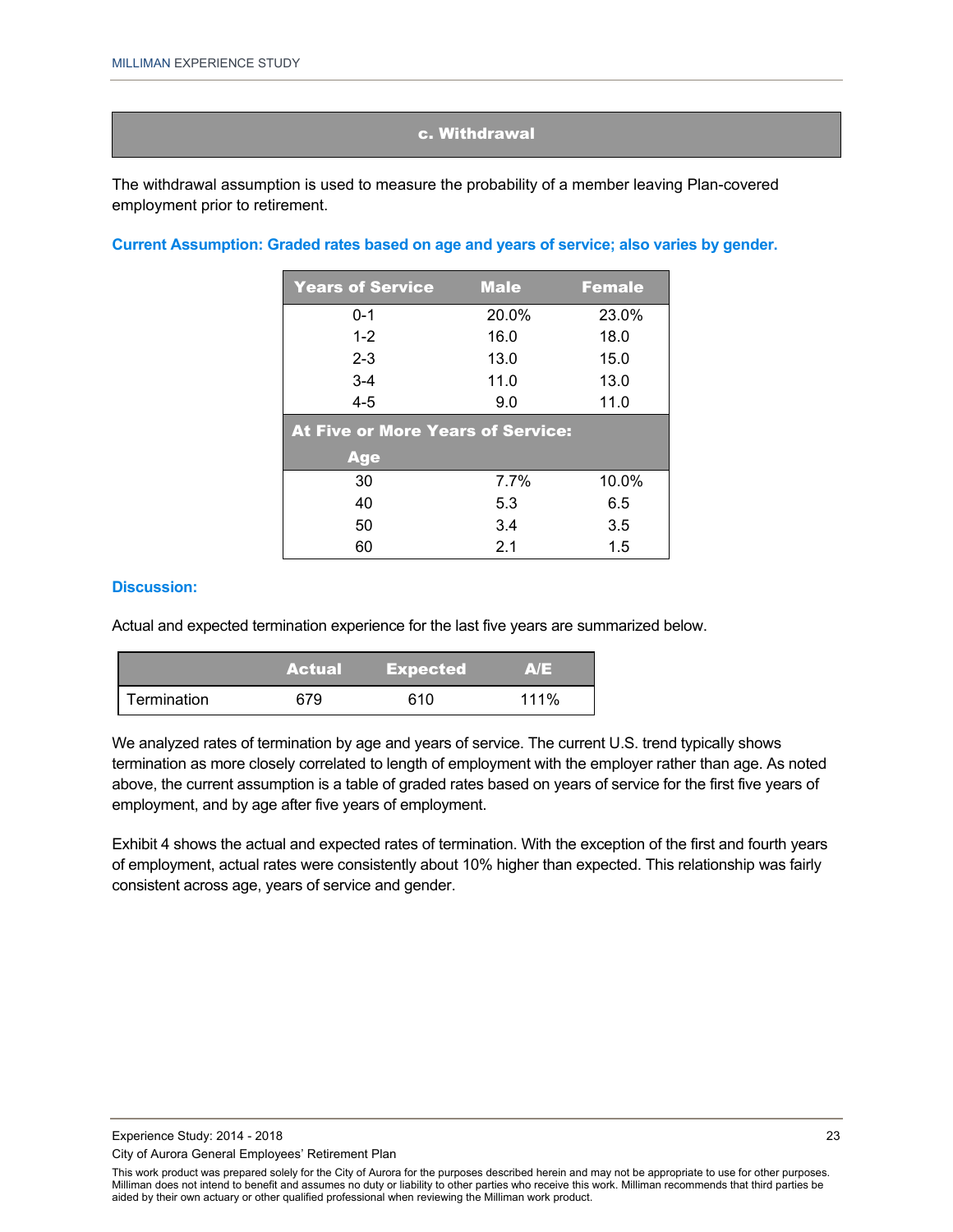**Recommendation: Maintain current rate at service years 0 and 3; increase service years 1, 2 and 4 and the ultimate (age-based) rates by 10%. Recommended rates summarized as follows.** 

| <b>Years of Service</b>                  | <b>Male</b> | <b>Female</b> |
|------------------------------------------|-------------|---------------|
| $0 - 1$                                  | 20.0%       | 23.0%         |
| $1 - 2$                                  | 17.6        | 19.8          |
| $2 - 3$                                  | 14.3        | 16.5          |
| $3 - 4$                                  | 11.0        | 13.0          |
| $4 - 5$                                  | 9.9         | 12.1          |
|                                          |             |               |
| <b>At Five or More Years of Service:</b> |             |               |
| <b>Age</b>                               |             |               |
| 30                                       | 8.5%        | 11.0%         |
| 40                                       | 5.8         | 7.2           |
| 50                                       | 3.8         | 3.9           |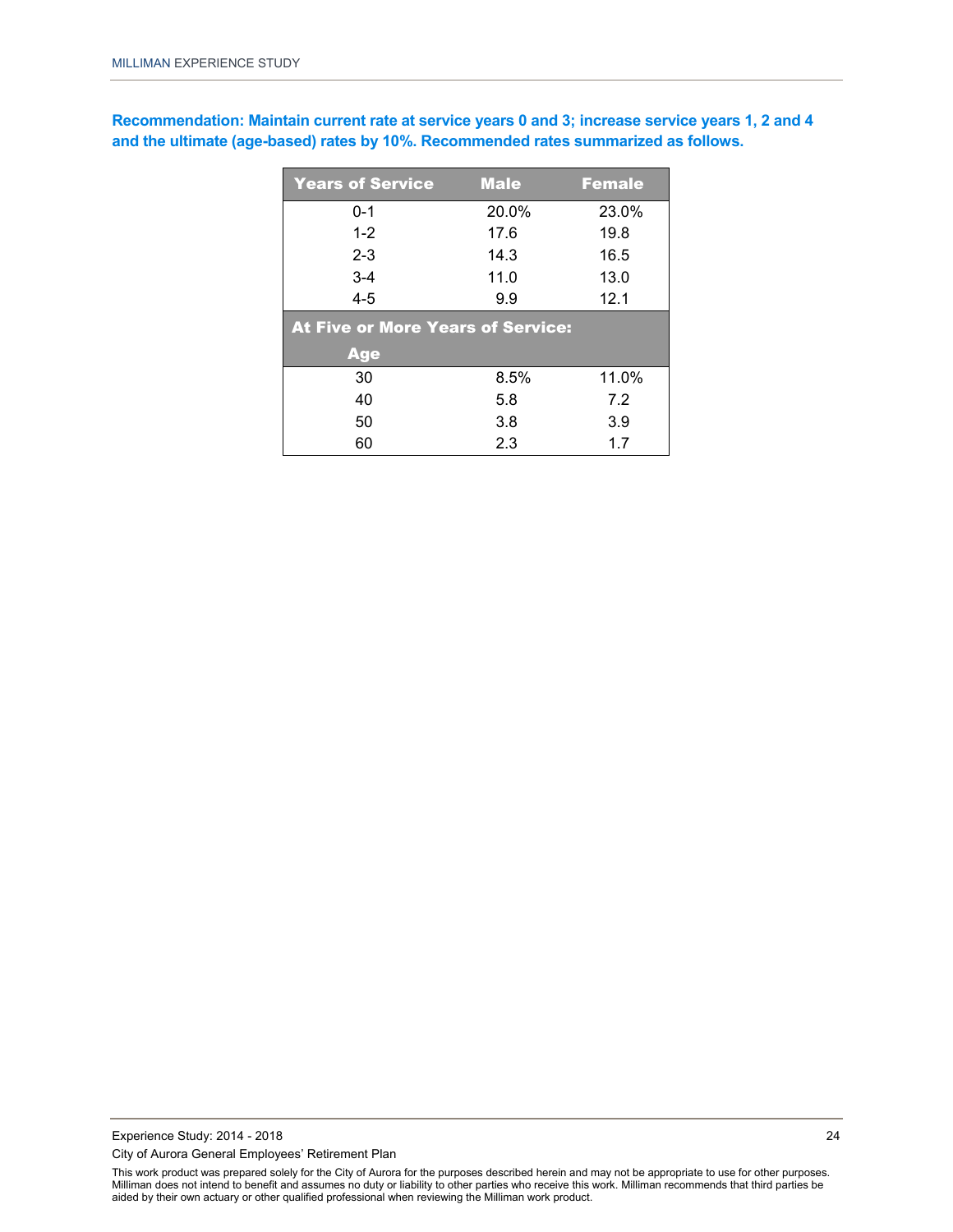## Exhibit 4

#### **WITHDRAWAL RATES**



|                    | <b>Expected</b> | <b>Actual</b> | <b>Proposed</b> |
|--------------------|-----------------|---------------|-----------------|
| <b>Total Count</b> | 610             | 679           | 653             |
| Actual / Expected  | 111%            |               | 104%            |

Experience Study: 2014 - 2018 25

City of Aurora General Employees' Retirement Plan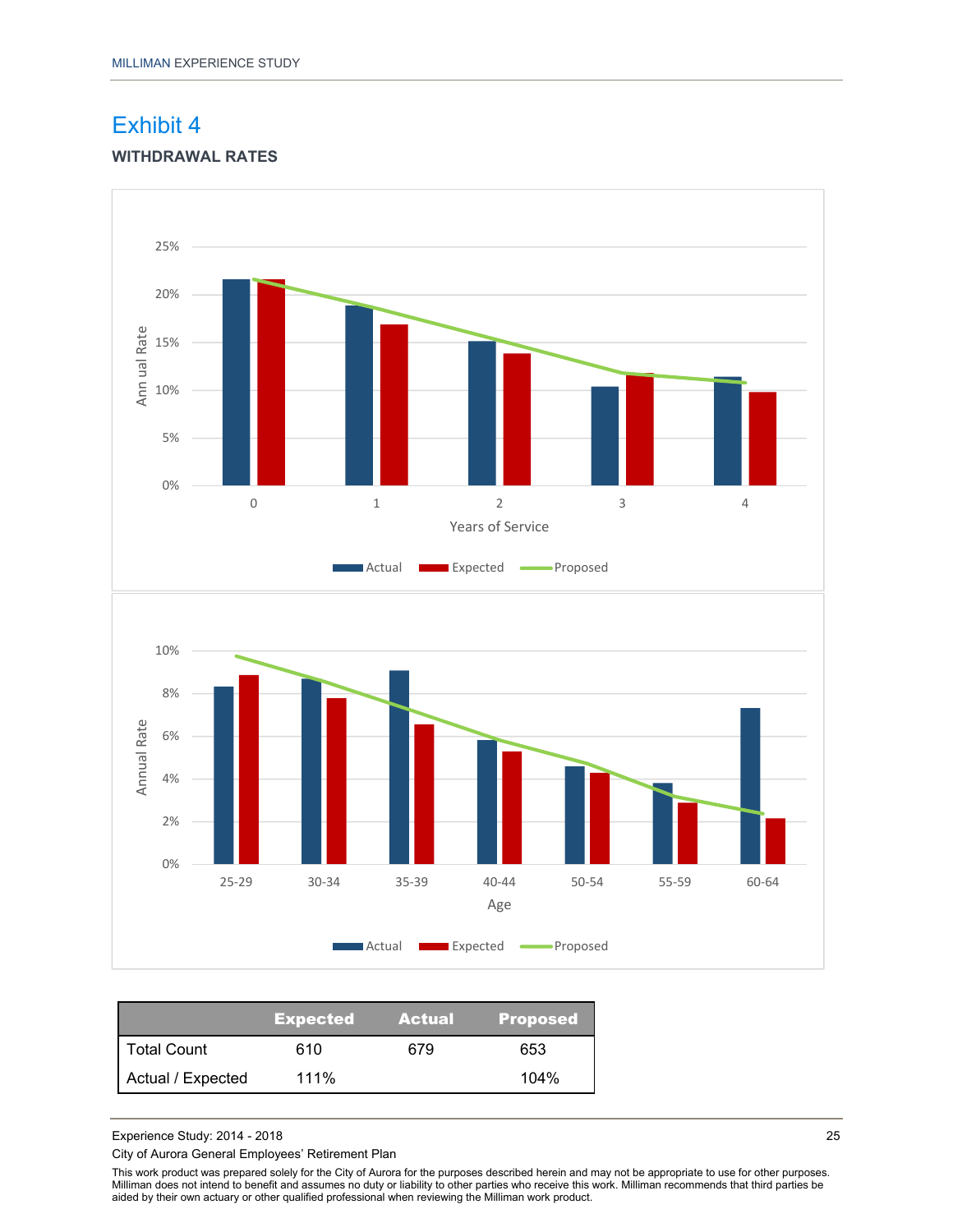#### d. Form of Payment (Contribution Refund)

Benefits from the retirement plan are paid in monthly installments. Alternatively a member may elect to receive a refund of accumulated employee plus vested City contributions with interest in a single lump sum payment, with no further benefits payable thereafter.

**Current Assumption:** 

- **12% of retirements from active service and 50% of terminations from active service are assumed to take a refund of accumulated contributions**
- **Current inactive vested members are assumed to take a monthly annuity at time of assumed future retirement**

#### **Discussion:**

The following table summarizes the refund of contribution election experience over the study period.

|                              |       |                | ⊦Percent        |
|------------------------------|-------|----------------|-----------------|
| <b>Type</b>                  | Exits | <b>Refunds</b> | <b>Electing</b> |
| Active – Retirement Eligible | 331   |                | 3%              |
| Active - Withdrawal          | 165   | 47             | 28%             |
| Vested Inactive              | 41    | 13             | 32%             |

Fewer members are taking a refund upon retirement/termination from service than expected under the current assumption, in part due to Plan staff education on the value of the monthly annuity. Some vested inactive members are taking a deferred refund upon attaining retirement eligibility. However, it is expected that these are not common and the figures will continue to decline in the future due to these education efforts by Plan staff. It is anticipated that if a member does not take a refund upon termination of employment, they will elect one of the monthly annuity options at a later retirement date.

#### **Recommendation:**

- **0% of retirements from active service and 30% of terminations from active service are assumed to take a refund of accumulated contributions**
- **Maintain assumption that current inactive vested members will take a monthly annuity at retirement**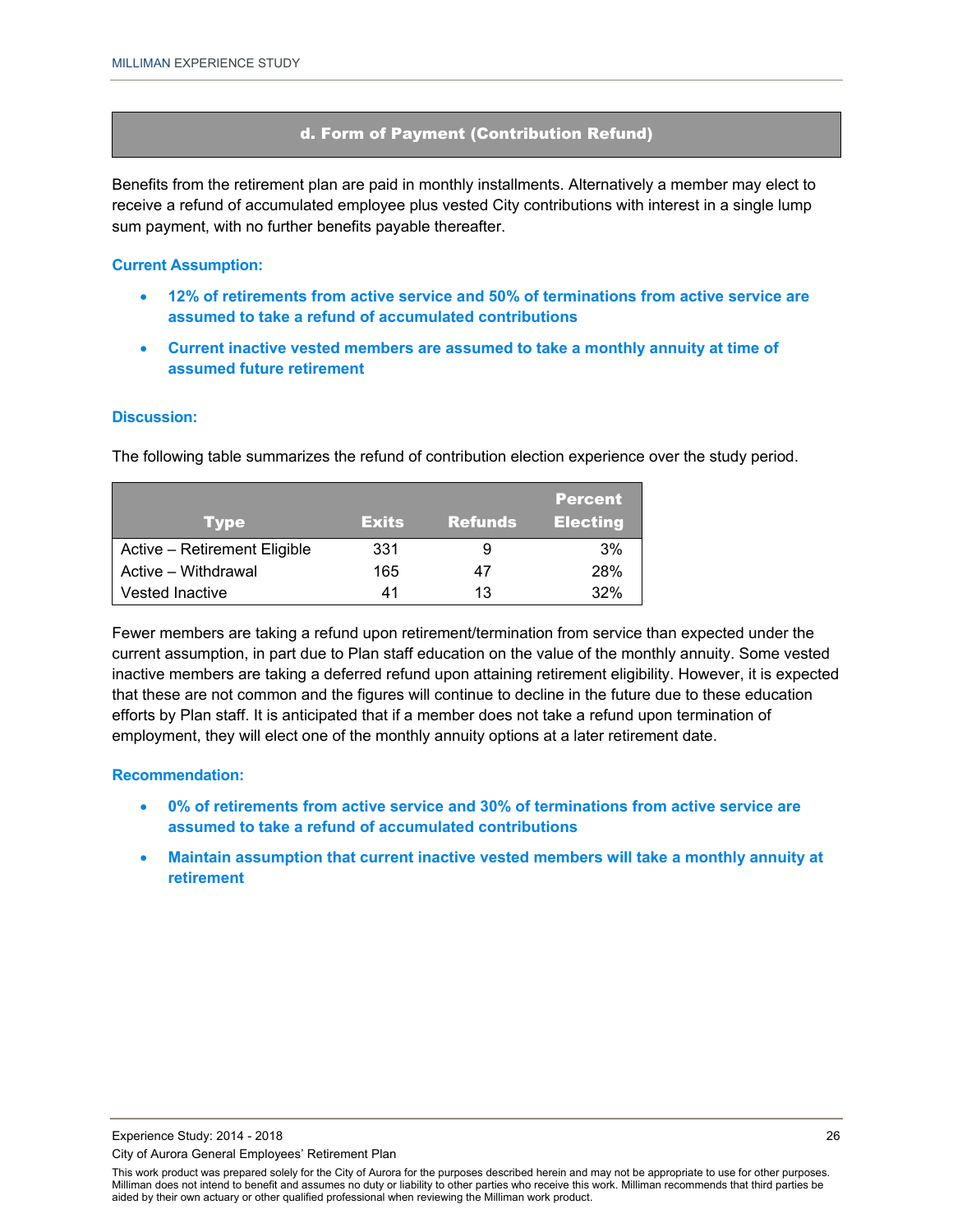## Impact on Pension Liabilities and the ADC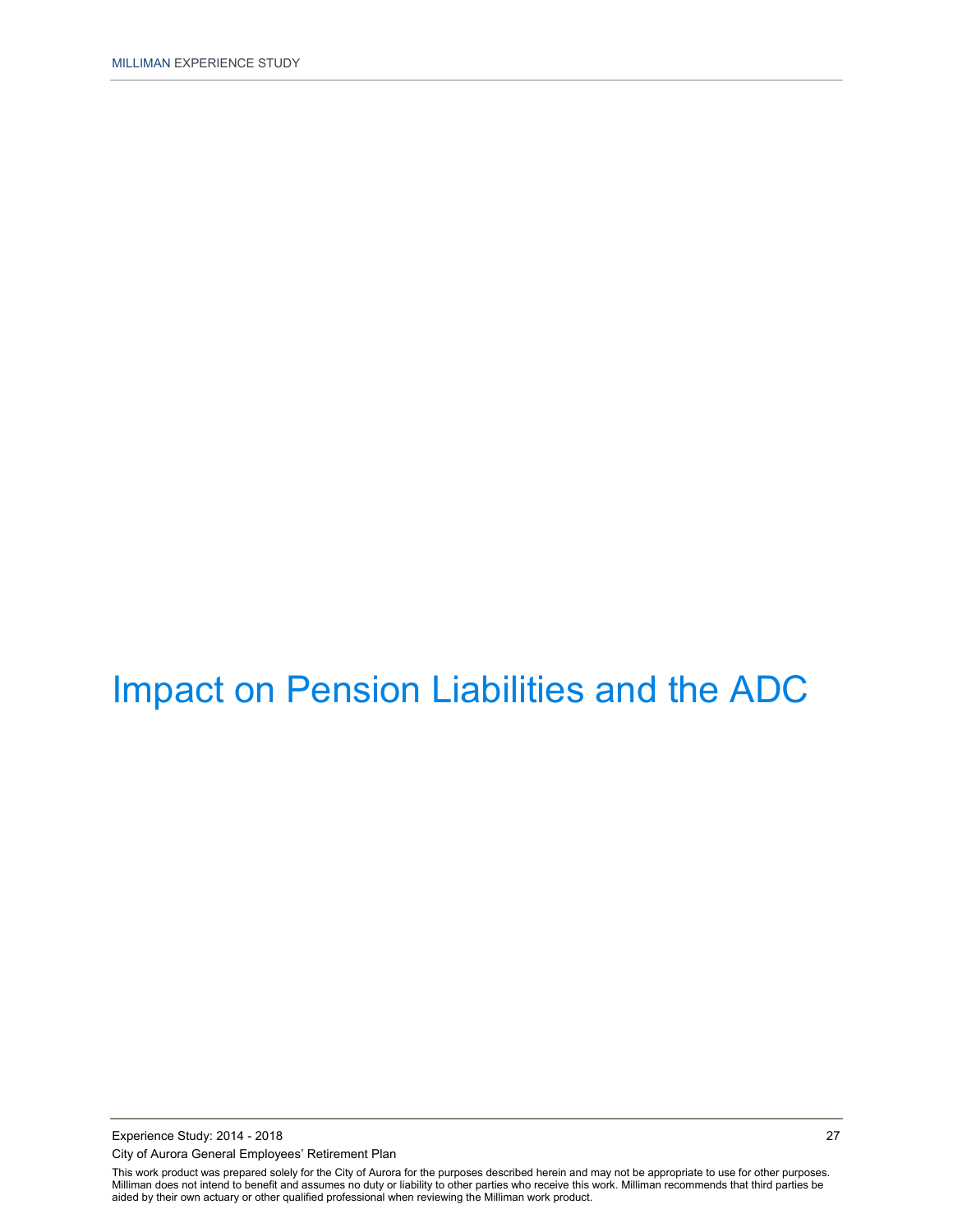The chart on the following page summarizes the expected financial impact of the proposed assumption changes on the Plan's Actuarially Determined Contribution (ADC) and Net Pension Liability (NPL).

The financial impact was evaluated by performing additional valuations as of January 1, 2019 using the member and financial data as of that date. The actual impact of assumptions on calculated results will vary somewhat for the January 1, 2020 valuation due to year-to-year changes in the member population. In addition, the ultimate value of the ADC and the NPL will be impacted by the value of the Plan's assets at December 31, 2019, reflecting the strong asset performance for the calendar year 2019. However, the relative impact of the various assumption changes can be evaluated with the data on the following page.

Please note, the financial impact of each assumption scenario presented herein is additive; in other words, it assumes the adoption of the recommendations from the prior scenarios. To the extent one or more of the recommendations are not adopted, subsequent results and relative impacts may vary.

The following assumption changes were evaluated:

- 1. Baseline (Current Assumptions). These are the results from our January 1, 2019 actuarial valuation, incorporating the assumptions noted in the associated valuation report.
- 2. Change the inflation assumption from 2.75% to 2.5%. This change also reduces the investment return assumption from 7.25% to 7.00%.
- 3. Update the mortality assumption to use relevant tables from the recently released Pub-2010 study, which focused on life expectancy for public sector employees and retirees. Update mortality improvement to a generational projection using Scale MP2018.
- 4. Update the withdrawal assumption to the table of rates presented earlier in the report.
- 5. Update the retirement assumption to the table of rates presented earlier in the report.
- 6. Update the contribution refund percentages to those presented earlier in the report.

The chart shows the impact to the NPL and ADC as of January 1, 2019, as well as the relative increase/(decrease) in the UAL as a percentage of the total actuarial liability.